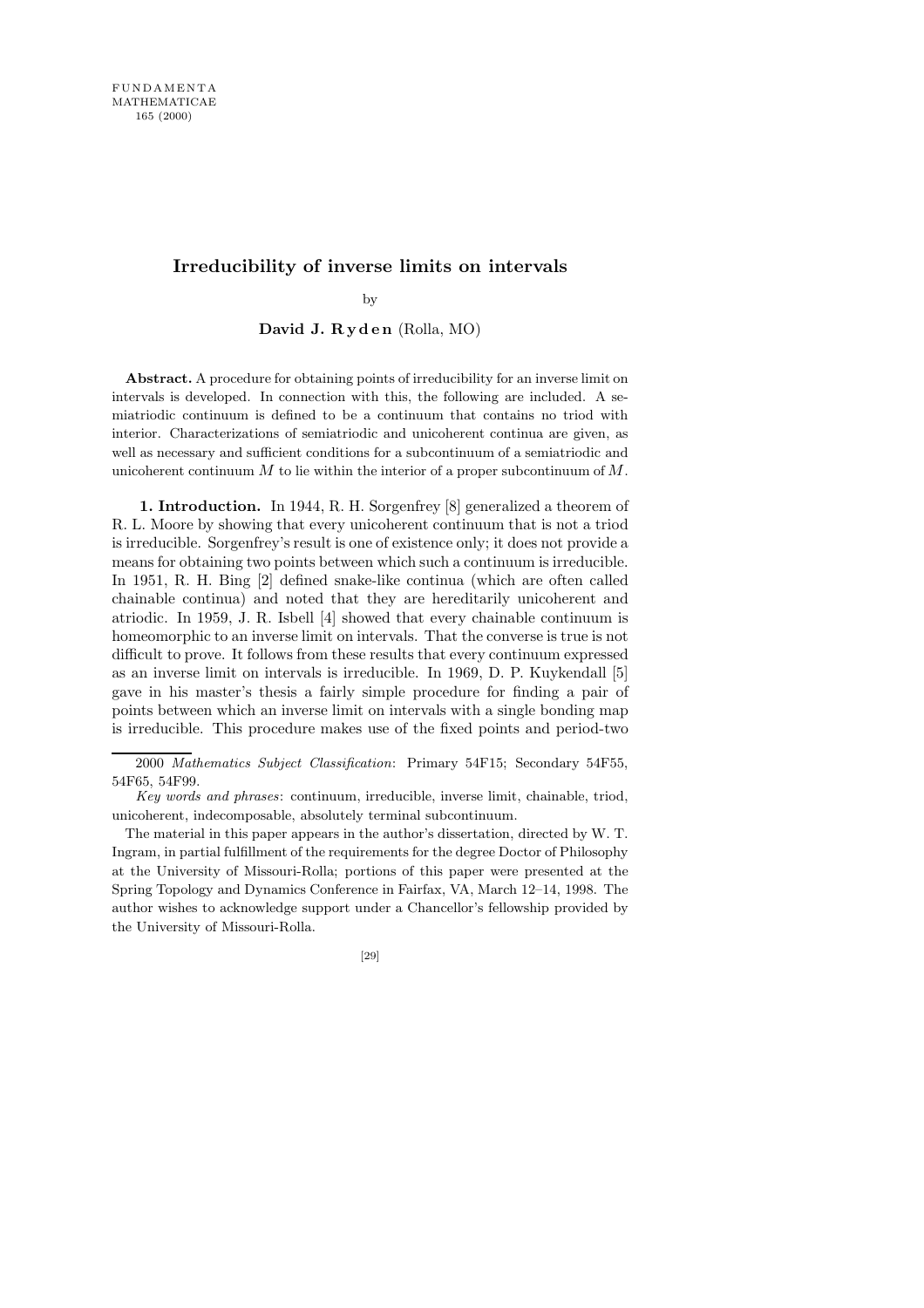points of the bonding map; it does not extend to the general case, however. In 1973, Kuykendall [6] gave necessary and sufficient conditions for an inverse limit on metric continua to be irreducible about a given finite set of points. However, there was still no procedure for finding their coordinates.

The goal of this paper is to find, for a continuum expressed as an inverse limit on intervals, coordinates of two points between which the continuum is irreducible. The solution given includes results on other continuum theoretic problems that do not involve inverse limits. Variations on the following question are considered: Under what conditions does a proper subcontinuum of a chainable continuum fail to lie in the interior of any other proper subcontinuum? The answer given remains true if "chainable continuum" is replaced with "unicoherent continuum that contains no triod with nonvoid interior"; the solution presented is in this more general setting. Topological characterizations for unicoherent continua that contain no triod with nonvoid interior are also included, as well as various results about subcontinua that "lie at an end" of such a continuum.

A continuum is a compact connected subset of a metric space. A continuum is said to be *irreducible* between the two points  $a$  and  $b$  if and only if it contains both a and b but has no proper subcontinuum that contains both a and b.

If K is a subset of a continuum M, then K is said to be a subset of  $M$ with interior if it contains a nonempty open subset of  $M$ ; otherwise,  $K$  is said to be *nowhere dense* in M. A continuum M is said to be a *triod* if and only if there is a subcontinuum K of M such that  $M - K$  has at least three components. A continuum is said to be atriodic (semiatriodic) if and only if it contains no triod (triod with interior). A continuum  $M$  is said to be unicoherent if and only if it is true that if  $H$  and  $K$  are subcontinua of  $M$ such that  $H \cup K = M$ , then  $H \cap K$  is connected. A continuum is said to be hereditarily unicoherent if and only if each of its subcontinua is unicoherent.

A continuum is said to be indecomposable if and only if it is not the union of two of its proper subcontinua; otherwise, it is said to be decomposable. A continuum M is said to be *two-indecomposable* if and only if there are two indecomposable proper subcontinua of M whose union is M.

A subcontinuum  $K$  of a continuum  $M$  is said to be an absolutely terminal subcontinuum of M provided that for each pair of subcontinua of M that contain  $K$ , one is a subset of the other. This definition is equivalent to the standard definition of "absolutely terminal continuum" given by D. E. Bennett and J. B. Fugate [1] save that it does not forbid a continuum to be an absolutely terminal subcontinuum of itself.

If  $X_1, X_2, \ldots$  is a sequence of metric spaces, and for each positive integer n,  $f_n$  is a continuous function from  $X_{n+1}$  into  $X_n$ , the sequence  $\{X_n, f_n\}$  is called an *inverse sequence*, the spaces  $X_n$  are called *factor spaces*, and the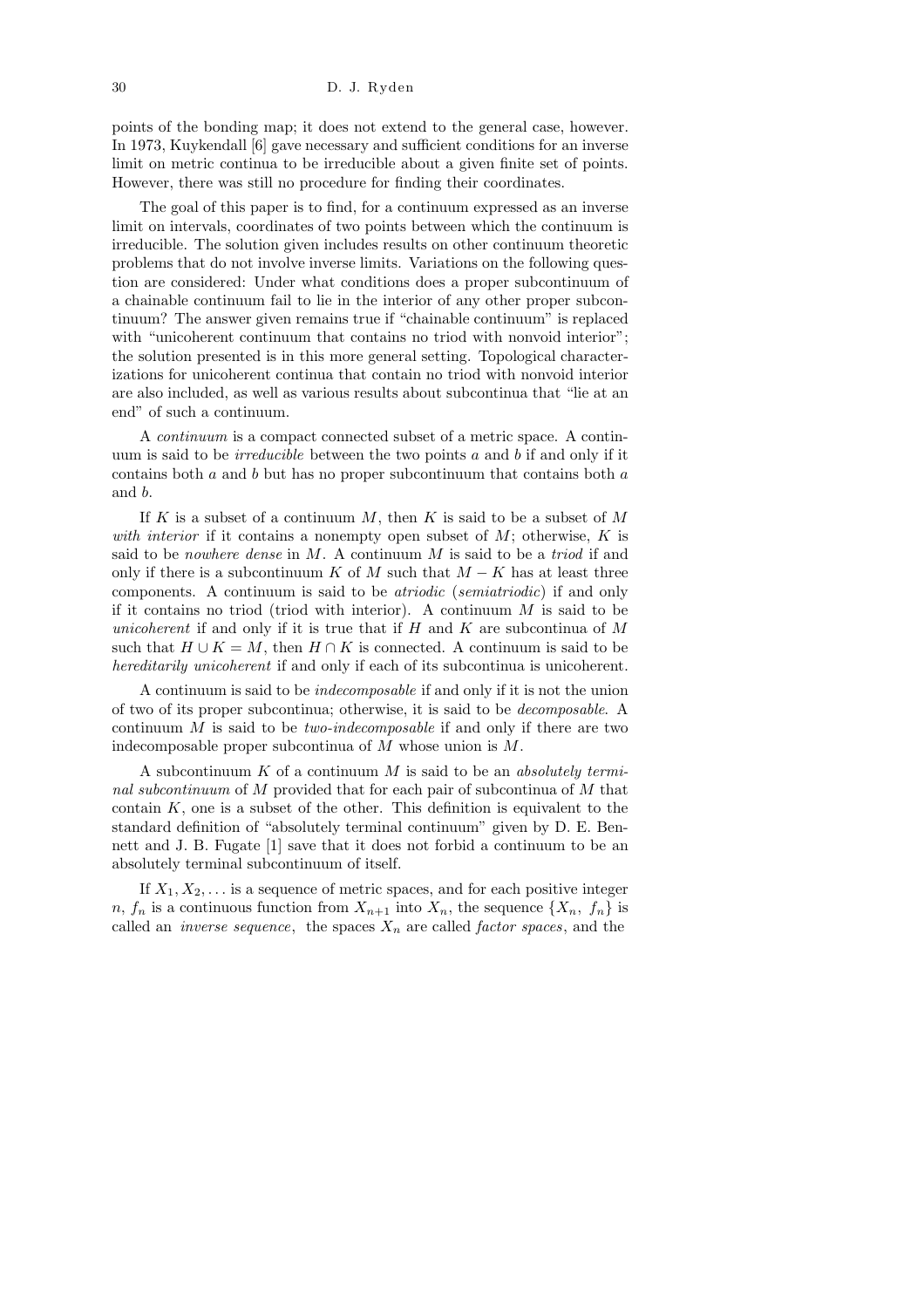functions  $f_n$  are called *bonding maps*. The notation  $f_n^m$   $(m \ge n)$  denotes the identity on  $X_n$  if  $m = n$ ,  $f_n$  if  $m = n + 1$ , and the composition  $f_n^{n+1} \circ f_{n+1}^{n+2} \circ f_n^{n+2}$ ...○ $f_{m-1}^{m}$  if m is larger than  $n+1$ . The projection of the product space  $\prod_{i=1}^{n+1} X_{n}$ into  $X_n$ , denoted by  $\pi_n$ , is the function from  $\prod X_n$  into  $X_n$  that satisfies  $\pi_n(x) = x_n$  for each x in  $\prod X_n$ . The *inverse limit* of the inverse sequence  $\{X_n, f_n\}$ , denoted by  $\varprojlim \{X_n, f_n\}$ , is the subset of the product space  $\prod X_n$ to which x belongs if and only if  $f_n(x_{n+1}) = x_n$  for each positive integer n. A continuum is chainable if and only if it is homeomorphic to the inverse limit of an inverse sequence for which each of the factor spaces is an interval. It is well known that chainable continua are atriodic and hereditarily unicoherent.

2. Points of irreducibility—part I.Every nondegenerate inverse limit on intervals can be rewritten as an inverse limit on intervals with surjective bonding maps; hence, surjectivity of the bonding maps will be assumed. In this section, candidates for points of irreducibility are given that, in general, will not suffice. Nevertheless, the unique subcontinuum of M that is irreducible between them has some important properties that will be useful for obtaining points of irreducibility.

NOTATION. For any two points  $a$  and  $b$  of a hereditarily unicoherent continuum  $M$ ,  $\overline{ab}$  denotes the unique subcontinuum of M that is irreducible between a and b.

THEOREM 1. Suppose  $\{[a_n, b_n], f_n\}$  is an inverse sequence with surjective bonding maps and M is the inverse limit of  $\{[a_n, b_n], f_n\}$ . If  $(\zeta_1, \omega_1)$ ,  $(\zeta_2,\omega_2),\ldots$  is a sequence of points in  $M\times M$  with the property that both  $\pi_n(\zeta_n) = a_n$  and  $\pi_n(\omega_n) = b_n$  for each positive integer n and  $(z, w)$  is a subsequential limit of  $(\zeta_1,\omega_1),(\zeta_2,\omega_2),\ldots$ , then no proper subcontinuum of M  $contains\ \overline{zw}$  in its interior.

P r o o f. Let Y be a subcontinuum of M that contains  $\overline{zw}$  in its interior. Since  $\text{int}(Y) \times \text{int}(Y)$  is an open set in  $M \times M$  that contains the point  $(z, w)$ , Y must contain both  $z_n$  and  $w_n$  for infinitely many positive integers n.

Therefore,  $\pi_n(Y) = [a_n, b_n]$  for infinitely many positive integers n. It follows that  $Y = M$ .

It is worthwhile to note that in Theorem 1, the continuum  $\overline{zw}$  could be a proper or even degenerate subcontinuum of  $M$ . Consider the following example.

EXAMPLE. Let f be the map of [0, 1] that satisfies  $f(0) = 1/2$ ,  $f(1/4) =$  $0, f(3/4) = 1$ , and  $f(1) = 1/2$ , and is linear on the intervals  $[0, 1/4]$ ,  $[1/4, 3/4]$ , and [3/4, 1]. Let M be the inverse limit of  $\{[0, 1], f\}$ . Since  $f(0) = f(1) = 1/2$ and  $f(1/2) = 1/2$ , it follows that  $z = w = (1/2, 1/2, \ldots)$ .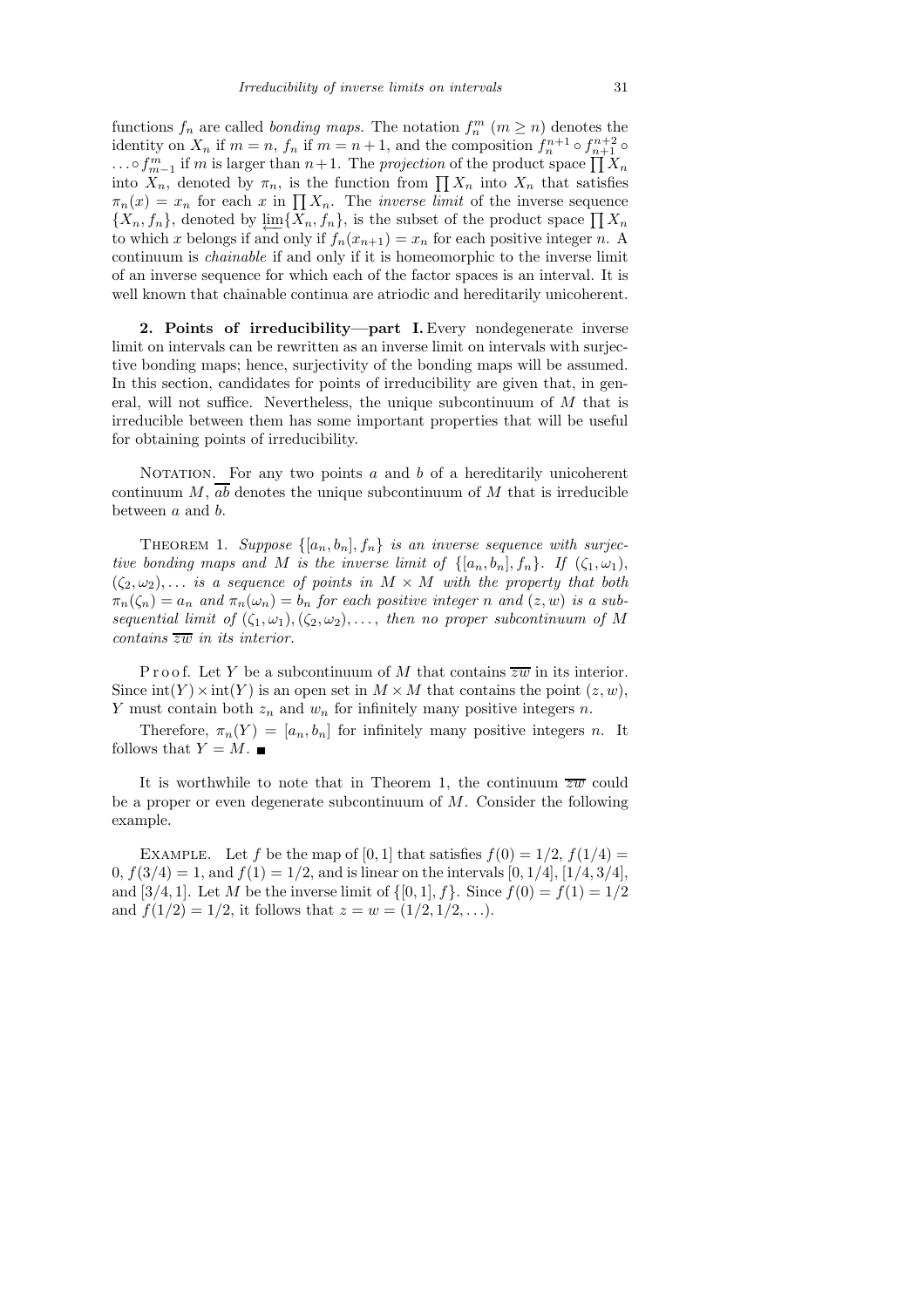Hence the conclusion of Theorem 1, that no proper subcontinuum of  $M$ contains  $\overline{zw}$  in its interior, is insufficient to conclude that M is irreducible between the points  $z$  and  $w$ . Section 3 investigates the implications of a subcontinuum of M failing to lie in the interior of any proper subcontinuum of M. In the context of the points  $z$  and  $w$ , the results of Section 3 guarantee that every point of  $M - \overline{zw}$  belongs to an indecomposable continuum "at the end" of  $M$ ; in some sense, this reduces the problem of finding points of irreducibility for  $M$  to that of finding points of irreducibility for an indecomposable inverse limit of intervals. Corollary 14.1 of Section 4 gives an algorithm for finding points of irreducibility in the indecomposable case, and the remainder of Section 4 is devoted to amalgamating this algorithm with that of Theorem 1 to produce a procedure for the general case. A summary of the general procedure appears after Theorem 19.

3. Absolutely terminal subcontinua in semiatriodic and unicoherent continua. The theorem from the last section raises the following question: under what conditions does a proper subcontinuum of a chainable continuum M fail to lie in the interior of another proper subcontinuum of  $M$ ? If M is an arc, every proper subcontinuum of M is contained in the interior of another proper subcontinuum of  $M$ . If  $M$  is indecomposable, each of its proper subcontinua has void interior; hence, every proper subcontinuum of  $M$  fails to lie in the interior of another proper subcontinuum of  $M$ . Indecomposability is not necessary, however. In Figure 1, the continuum



Fig. 1. Two BJK continua whose endpoints are joined by an arc

M is two Brouwer–Janiszewski–Knaster continua whose endpoints,  $p$  and  $q$ , are joined by an arc. No proper subcontinuum of M contains this arc in its interior. These examples suggest that the answer to the above question may be related to the presence of indecomposable subcontinua of M that "lie at an end" of  $M$  or to the indecomposability of  $M$  itself. Section 3.3 confirms this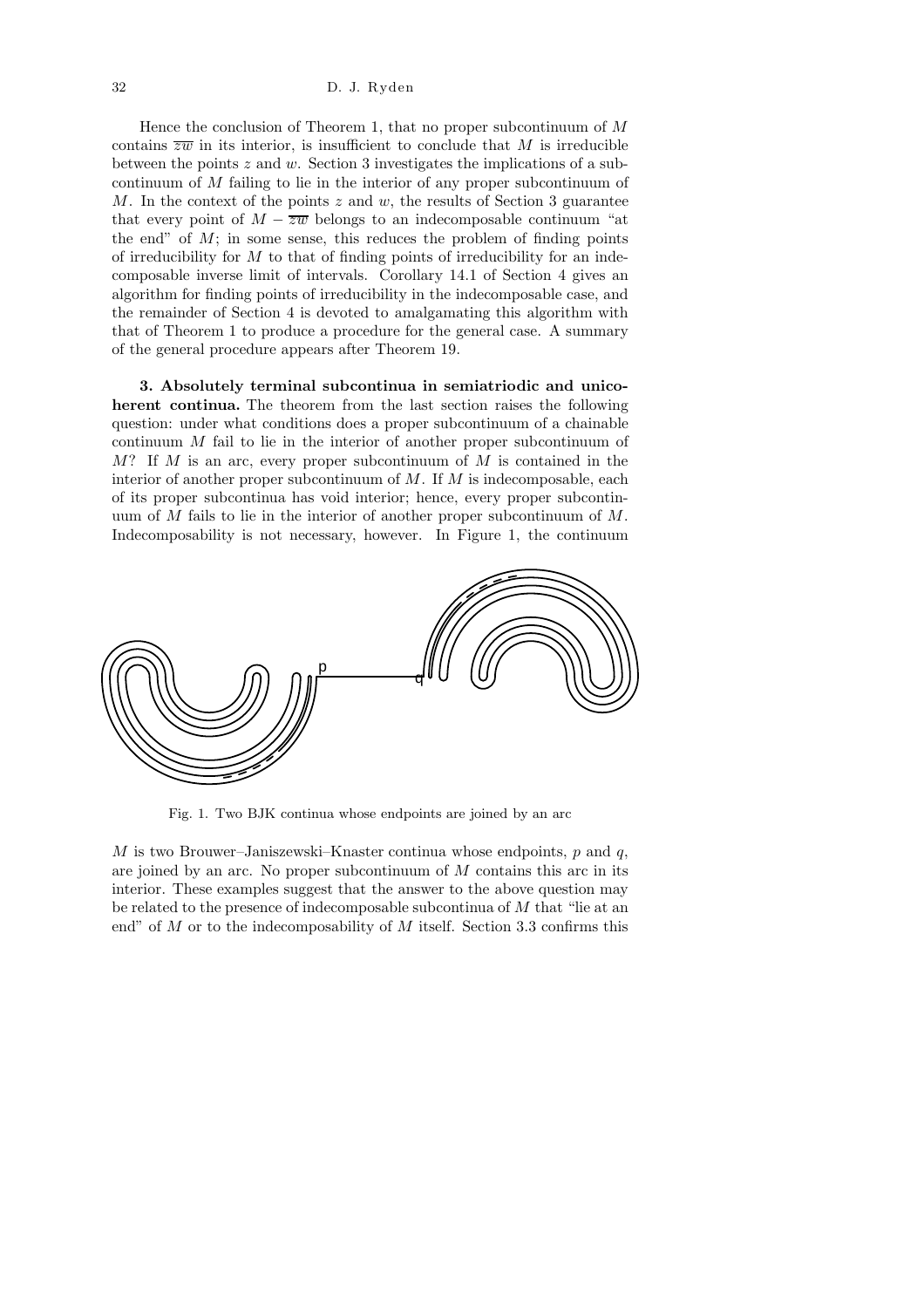for M belonging to the larger class of semiatriodic and unicoherent continua. It is first necessary to consider some properties of continua belonging to this class and of their absolutely terminal subcontinua (defined below).

**3.1.** Semiatriodic and unicoherent continua. The following two results may be found with proofs in [3, Theorem 3.1] and [7, Theorem 2.7] respectively. The theorem of W. Dwayne Collins shows that the class of semiatriodic and unicoherent continua is the same as the class of continua for which every subcontinuum with interior is unicoherent and fails to be a triod.

THEOREM 2 (Collins, [3]). If M is a semiatriodic continuum, then every proper subcontinuum of M with interior is unicoherent.

THEOREM 3 (Owens, [7]). Suppose M is a continuum, and suppose A and  $B$  are subcontinua of  $M$  with a common point. If  $A$  is an absolutely terminal subcontinuum of M, then  $A \cap B$  is connected.

THEOREM 4. Suppose  $M$  is a continuum. Each of the following statements is equivalent to the condition that M is semiatriodic and unicoherent.

(1) If A is a subcontinuum of M, and C is a component of  $M - A$ , then  $\overline{C}$  is an absolutely terminal subcontinuum of M.

(2) If A is a proper subcontinuum of M, and B is a subcontinuum of M such that  $A \cup B = M$ , then B is an absolutely terminal subcontinuum of M.

P r o o f. First, it is shown that  $M$  is semiatrical and unicoherent if and only if  $(1)$  holds. Suppose that M is semiatricodic and unicoherent, but that there is a subcontinuum A of M and a component C of  $M - A$  such that  $\overline{C}$  is not an absolutely terminal subcontinuum of M. Then there exist two subcontinua,  $C_1$  and  $C_2$ , of M, each containing  $\overline{C}$ , such that  $C_1$  does not contain  $C_2$  and  $C_2$  does not contain  $C_1$ . It will be shown that  $C_1 \cup C_2$  is a triod. Denote  $M - C$  by  $C^c$ , and let  $D = C^c \cap C_1 \cap C_2$ . Note that C misses  $A$  and that  $M$  is not a triod; hence,  $C$  is a proper open subset of M. Since M is connected, it follows that  $\overline{C} - C$  is nonempty; furthermore,  $\overline{C}$  −  $C \subset C^c \cap C_1 \cap C_2$ , so D is also nonempty. Since M is not a triod, either  $C^c$  is A, or  $C^c$  is the union of A with a single component of  $M - A$ ; hence,  $C^c$  is a continuum. Note that  $C^c \cup C_1 = M$ . Since M is unicoherent,  $C^{c} \cap C_{1}$  is a continuum. Then  $(C^{c} \cap C_{1}) \cup C_{2}$  is a subcontinuum of M that contains the open set  $C$ . It follows from Theorem 2 that  $D$  is a continuum. Consider the sets  $C_1 \cap C^c - D$ ,  $C_2 \cap C^c - D$ , and  $C_1 \cap C_2 - D$ . Since  $C \subset C_1 \cap C_2$ , it follows that  $D \cup (C_1 \cap C^c - D) \cup (C_2 \cap C^c - D) \cup (C_1 \cap C_2 - D) =$  $[(C_1 \cup C_2) \cap C^c] \cup (C_1 \cap C_2) = C_1 \cup C_2$ . The closed set,  $C_2$ , does not intersect  $C_1 \cap C^c - D$ ; hence,  $C_1 \cap C^c - D$  contains no point or limit point of  $(C_2 \cap C^c - D) \cup (C_1 \cap C_2 - D)$ . Similarly,  $C_2 \cap C^c - D$  contains no point or limit point of  $(C_1 \cap C^c - D) \cup (C_1 \cap C_2 - D)$ , and  $C_1 \cap C_2 - D$  contains no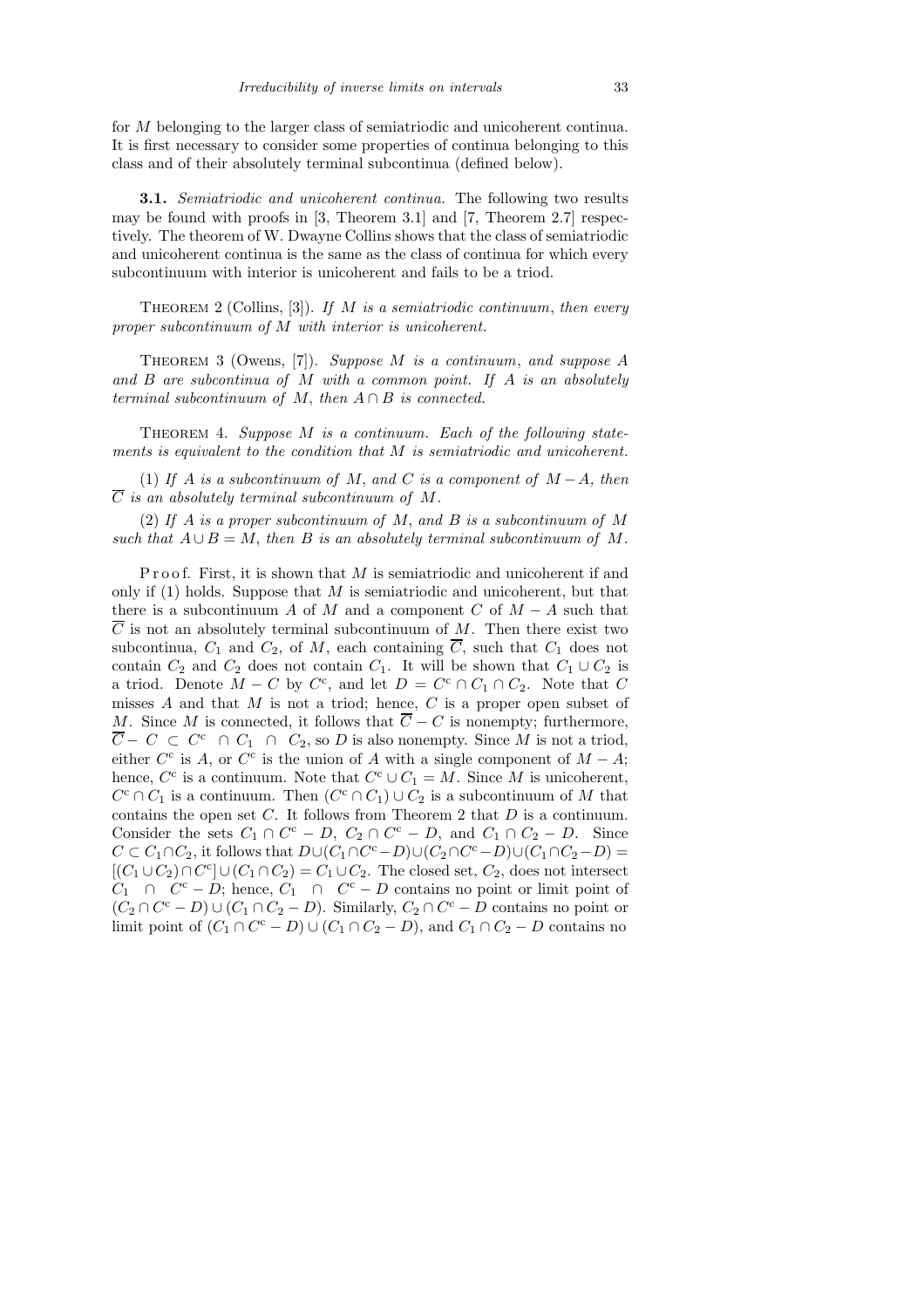point or limit point of  $(C_1 \cap C^c - D) \cup (C_2 \cap C^c - D)$ . Therefore,  $C_1 \cup C_2$  is a triod; furthermore,  $C_1 \cup C_2$  contains the open set C. This is a contradiction with the assumption that  $M$  is semiatriodic.

Suppose that  $M$  is not unicoherent. Then there exist proper subcontinua,  $M_1$  and  $M_2$ , of M such that  $M_1 \cup M_2 = M$ , and  $M_1 \cap M_2$  is not connected. Let C be a component of  $M - M_1$ . Then  $\overline{C}$  is a subcontinuum of  $M_2$ . By Theorem 3,  $M_2$  is not an absolutely terminal continuum of M; therefore,  $\overline{C}$ is not an absolutely terminal subcontinuum of  $M$ , and  $(1)$  does not hold.

Suppose that  $M$  contains a triod,  $T$ , with interior. There is a subcontinuum, D, of T such that  $T - D$  is the union of three mutually separated sets,  $T_1$ ,  $T_2$ , and  $T_3$ .

CASE (i). Suppose D has interior relative to M. If  $M - D$  is connected, and C is a component of  $M - \overline{M - D}$ , then  $T_1 \cup D$  and  $T_2 \cup D$  are both continua that contain  $\overline{C}$ , but neither is a subset of the other. Thus (1) does not hold. If  $M - D$  is not connected, then it is the union of two mutually separated sets, H and K. One of H and K contains two components of  $T - D$ . Renaming if necessary, assume H contains two components of  $T - D$ . Note that  $H \cup D$  and  $K \cup D$  are proper subcontinua of M. Let C be a component of  $M - (H \cup D)$ . Then  $K \cup D$  is a subcontinuum of M that contains  $\overline{C}$ . Since H contains two components of  $T - D$ ,  $K \cup D$  is not an absolutely terminal subcontinuum of M. Since  $K \cup D$  contains  $\overline{C}$ ,  $\overline{C}$  is not an absolutely terminal subcontinuum of  $M$ , and (1) does not hold.

CASE (ii). Suppose  $D$  does not have interior relative to  $M$ . Then one of  $T_1, T_2,$  and  $T_3$ , say  $T_1$ , has interior relative to M. If  $M - T_1$  is connected, and C is a component of  $M - \overline{M-T_1}$ , then  $T_1 \cup D \cup T_2$  and  $T_1 \cup D \cup T_3$ are both continua that contain  $\overline{C}$ , but neither is a subset of the other, so (1) does not hold. If  $M - T_1$  is not connected, then it is the union of two mutually separated sets, H and K. Since  $T - T_1$  is connected, it is a subset of either H or K. Renaming if necessary, assume H contains  $T - T_1$ . Note that  $H \cup T_1$  and  $K \cup T_1$  are proper subcontinua of M. Let C be a component of  $M - (H \cup T_1)$ . Then  $K \cup T_1$  is a subcontinuum of M that contains C. Each of D,  $T_2$ , and  $T_3$  is contained by H, so  $(K \cup T_1) \cup D \cup T_2$  and  $(K \cup T_1) \cup D \cup T_3$ are subcontinua of M that contain  $\overline{C}$ , but neither is a subset of the other. Thus, (1) does not hold.

To show that  $(1)$  implies  $(2)$ , suppose A is a proper subcontinuum of M and B is a subcontinuum of M such that  $A \cup B = M$ . Let C be a component of  $M-A$ . Then  $\overline{C}$  is a subcontinuum of B. By (1),  $\overline{C}$  is an absolutely terminal subcontinuum of  $M$ ; hence,  $B$  is an absolutely terminal subcontinuum of  $M$ .

Finally, suppose  $(2)$  holds. Let A be a subcontinuum of M. Suppose  $M - A$  is the union of three mutually separated sets,  $H, J$ , and  $K$ . Then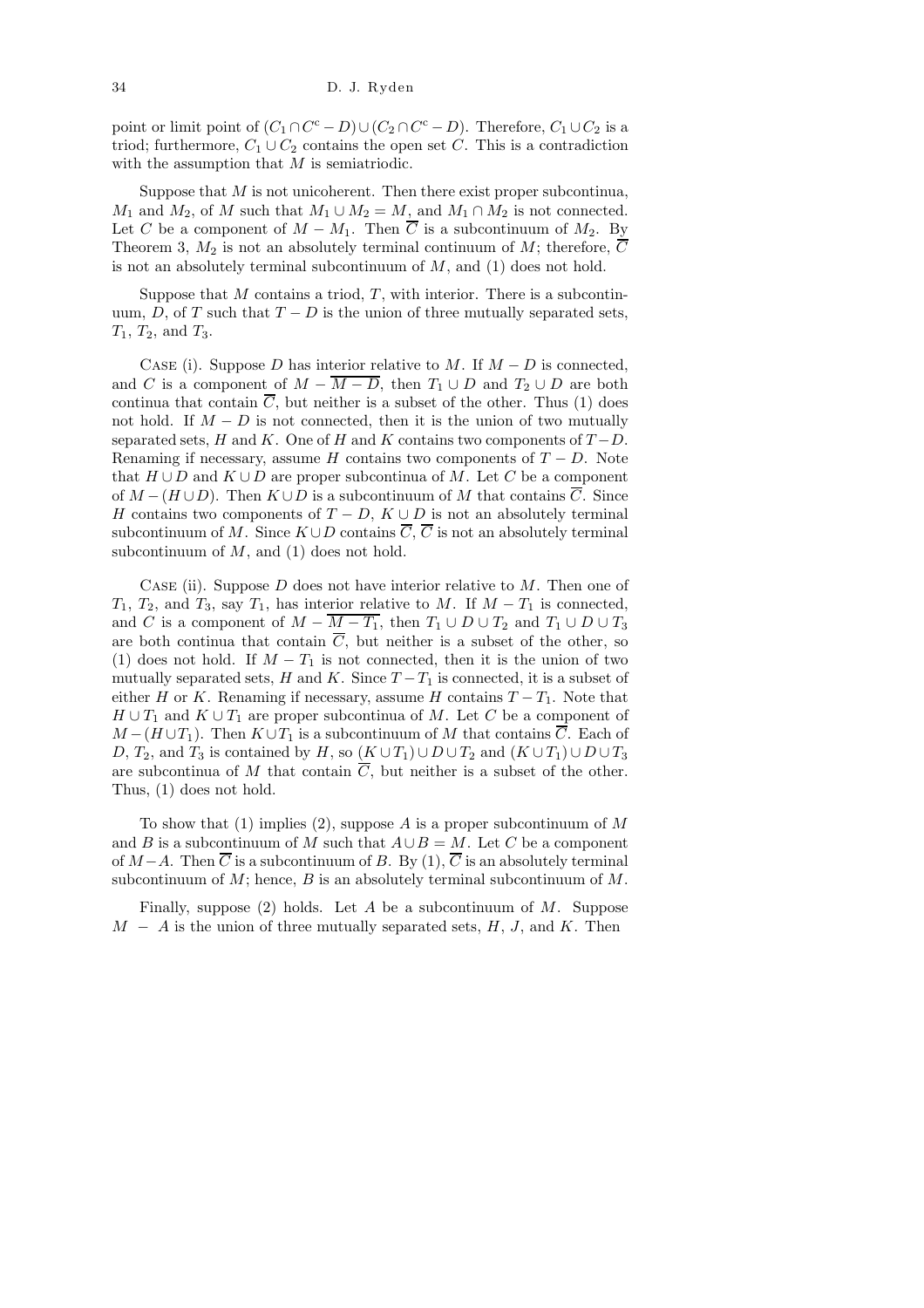$A \cup H \cup J$  is a proper subcontinuum of M, and  $A \cup K$  is a subcontinuum of M such that  $(A \cup H \cup J) \cup (A \cup K) = M$ . Hence, by (2),  $A \cup K$  is an absolutely terminal subcontinuum of M; but  $(A\cup K)\cup H$  and  $(A\cup K)\cup J$  are subcontinua of M neither of which contains the other. Therefore,  $M - A$  has at most two components. It follows that each component of  $M - A$  is open. Let C be a component of  $M - A$ . Since C is open,  $C<sup>c</sup>$  is a proper subcontinuum of M. Then, by (2),  $\overline{C}$  is an absolutely terminal subcontinuum of M. Therefore, (2) implies  $(1)$ .

## 3.2. Properties of absolutely terminal subcontinua

THEOREM 5. Suppose M is a semiatriodic and unicoherent continuum, and suppose A is a proper subcontinuum of M with interior. The following are equivalent:

- (1) A is an absolutely terminal subcontinuum of M.
- (2)  $M A$  is connected.
- (3)  $\overline{\text{int}(A)}$  is an absolutely terminal subcontinuum of M.

P r o o f. First, suppose (2) does not hold. Then  $M - A$  has two components, H and K. Each of  $A \cup H$  and  $A \cup K$  is a subcontinuum of M that contains A; but neither of them is a subset of the other. Therefore, (1) does not hold.

Next, it is shown that (2) implies (3). By (1) of Theorem 4,  $\overline{M-A}$  is an absolutely terminal subcontinuum of  $M$  with nonempty interior. It has been shown that (1) implies (2), so  $M - \overline{M - A}$  is connected. Therefore,  $\overline{\text{int}(A)} = \overline{M - \overline{M - A}}$  is an absolutely terminal subcontinuum of M by (1) of Theorem 4.

Finally, A is a continuum that contains  $\overline{\text{int}(A)}$ , so (3) implies (1).

THEOREM 6. Suppose M is a semiatriodic and unicoherent continuum. If A and B are absolutely terminal subcontinua of M with interior that have a common point, then either  $A \cup B = M$  or one of A and B is a subset of the other.

P r o o f. Suppose  $A \cup B$  is not all of M, and denote  $M - (A \cup B)$  by C. Since  $A \cup B$  is an absolutely terminal subcontinuum of M with interior, C is connected by Theorem 5. Then  $\overline{C}$  is an absolutely terminal subcontinuum with interior by (1) of Theorem 4.

CASE (i). Suppose both A and B intersect  $\overline{C}$ . Then each of  $\overline{C} \cup A$  and  $\overline{C} \cup B$  is a continuum containing  $\overline{C}$ , so one of them is a subset of the other. Renaming if necessary, assume  $\overline{C} \cup A \subset \overline{C} \cup B$ . It follows that  $\text{int}(A \cup B) \cap$  $(\overline{C} \cup A) \subset \text{int}(A \cup B) \cap (\overline{C} \cup B);$  but  $\text{int}(A \cup B) \cap \overline{C}$  is empty, so  $\overline{\text{int}(A)} \subset$  $\overline{\text{int}(A \cup B) \cap A} \subset \overline{\text{int}(A \cup B) \cap B} \subset B$ . Each of A and B is a continuum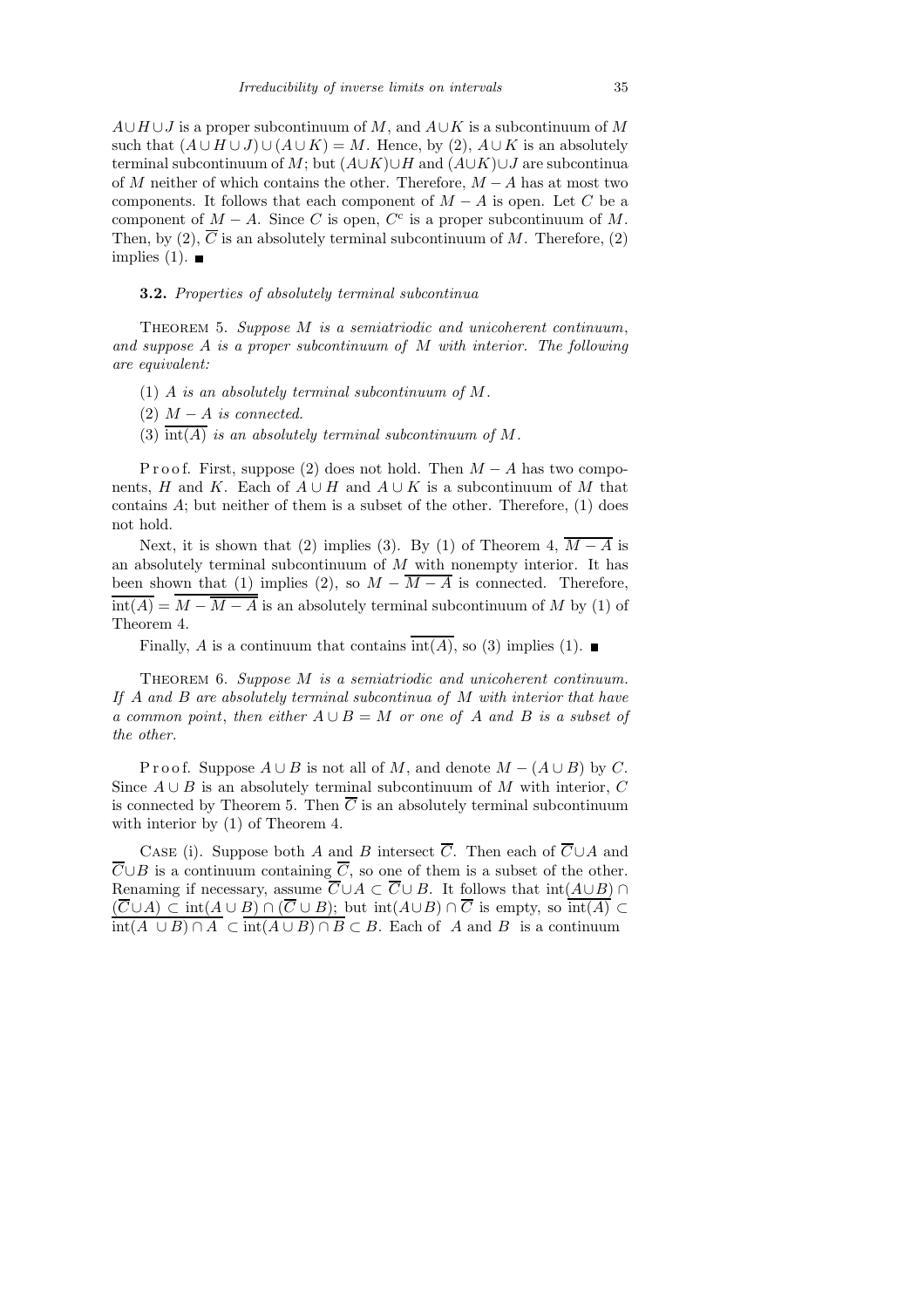that contains  $\overline{\text{int}(A)}$ , and  $\overline{\text{int}(A)}$  is an absolutely terminal subcontinuum by Theorem 5; therefore, one of  $A$  and  $B$  is a subset of the other.

CASE (ii). Suppose only one of A and B intersects  $\overline{C}$ . Renaming if necessary, assume A intersects  $\overline{C}$ . Then each of  $A\cup B$  and  $A\cup\overline{C}$  is a continuum containing A, so one of them is a subset of the other. The continuum  $\overline{C}$  is not a subset of  $A \cup B$ , so  $A \cup B \subset A \cup \overline{C}$ . Denote  $M - A$  by  $A<sup>c</sup>$ . Then  $A^c \cap B \subset A^c \cap \overline{C}$ , but B does not intersect  $\overline{C}$ , so  $A^c \cap B$  is empty. It follows that  $B \subset A$ .

THEOREM 7. Suppose M is a semiatriodic and unicoherent continuum. If each of  $A$ ,  $B$ , and  $C$  is an absolutely terminal subcontinuum of  $M$  with interior, then one of A, B, and C is a subset of some other one of A, B, and C.

P r o o f. The result is trivial if one of  $A, B$ , and  $C$  is all of  $M$ ; hence, it is assumed that A, B, and C are proper subcontinua of M. Then  $M-A$ ,  $M-B$ , and  $M - C$  are connected by Theorem 5, so  $\overline{M - A}$ ,  $\overline{M - B}$ , and  $\overline{M - C}$  are absolutely terminal subcontinua of  $M$  with interior by (1) of Theorem 4. Suppose A, B, and C are pairwise disjoint. Since M is connected,  $A \cup B \cup C$ is not all of M. Each of  $\overline{M-A}$ ,  $\overline{M-B}$ , and  $\overline{M-C}$  contains the open set  $M-(A\cup B\cup C)$ . Hence,  $\overline{M-A}\cup \overline{M-B}$  is a proper subcontinuum of M with interior. Therefore, by Theorem 2,  $\overline{M - A} \cap \overline{M - B}$  is a subcontinuum of M. It follows further that  $(\overline{M - A} \cap \overline{M - B}) \cup \overline{M - C}$  is a subcontinuum of M with interior, and, hence, that  $D = (\overline{M - A}) \cap (\overline{M - B}) \cap (\overline{M - C})$  is a subcontinuum of M with interior. Note that  $M - D = (M - \overline{M - A}) \cup (M - \overline{M - B}) \cup$  $(M - \overline{M - C}) = \text{int}(A) \cup \text{int}(B) \cup \text{int}(C)$ . This is a contradiction since A, B, and C are assumed to be pairwise disjoint closed sets and M is not a triod.

Renaming if necessary, assume A intersects  $B$ . If one of A and B is a subset of the other, the conclusion of the theorem follows; otherwise,  $A \cup B =$  $M$  by Theorem 6. Then one of  $A$  and  $B$  intersects  $C$ . Again renaming if necessary, assume C intersects A. If one of A and C is a subset of the other, the conclusion of the theorem follows; otherwise,  $A\cup C = M$ . Then B and C are both continua that contain the absolutely terminal subcontinuum  $\overline{M - A}$ ; hence, one of B and C is a subset of the other.  $\blacksquare$ 

COROLLARY 7.1. If  $M$  is a semiatriodic and unicoherent continuum, then M has at most two indecomposable absolutely terminal subcontinua with interior.

P r o o f. Suppose  $M$  has three indecomposable absolutely terminal subcontinua with interior. Then, by Theorem 7, one of them has a proper subcontinuum with interior, which is not possible.

EXAMPLE. Let  $T_1$  denote the set of points  $(x, y)$  in the plane such that  $x \in [-1,0]$  and  $y = 0$ ,  $T_2$  denote the set of points  $(x, y)$  such that  $x = 0$  and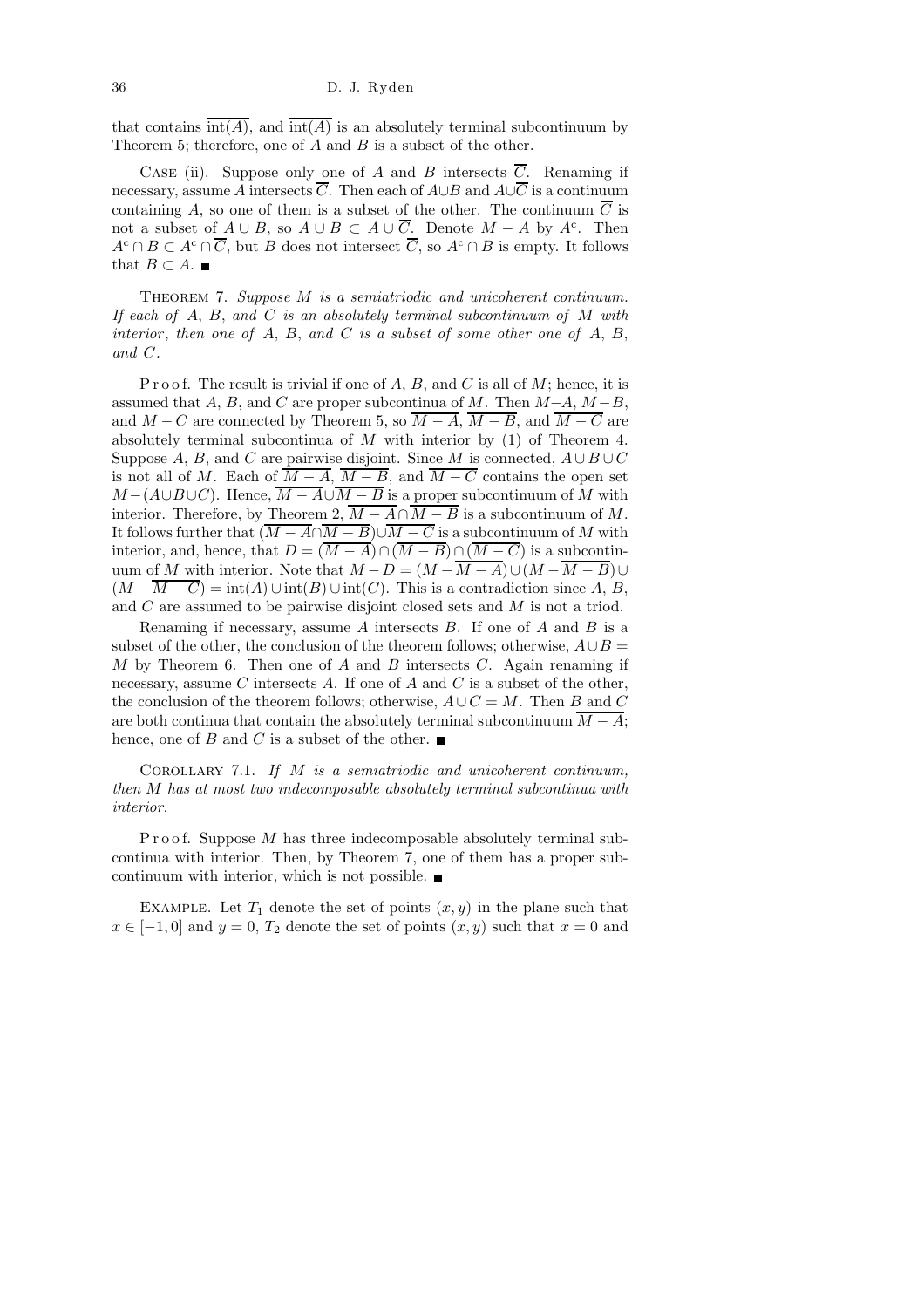#### 3.3. Proper subcontinua and their interior

Lemma 1. Suppose M is a continuum that is not a triod, and suppose B is an absolutely terminal subcontinuum of M. If there is a subset, A, of  $M - B$  such that  $\overline{A}$  is a decomposable subcontinuum of M with interior, then there is a proper subcontinuum of M that contains B in its interior.

P r o o f. Let  $A_1$  and  $A_2$  be proper subcontinua of  $\overline{A}$  whose union is  $\overline{A}$ . Since  $\overline{A}$  has interior, one of  $A_1$  and  $A_2$  has interior. Renaming if necessary, assume  $A_1$  has interior. Each component of  $M - A_1$  is open since M is not a triod. Therefore, if  $A_1$  fails to intersect  $B$ , the closure of the component of  $M - A_1$  that contains B is a proper subcontinuum of M that contains B in its interior. Suppose  $A_1$  and B have a common point. Then  $A_1 \cup B$  is a continuum. Since  $A_1$  is a proper subcontinuum of  $\overline{A}$ ,  $A_1$  cannot contain every point of A. It follows that  $A_1 \cup B$  is a proper subcontinuum of M. Note that  $A_1 \cup B$  is an absolutely terminal subcontinuum of M, since it contains B. Therefore,  $M - (A_1 \cup B)$  is connected. Since B is an absolutely terminal subcontinuum of M, and  $A_1$  intersects B,  $\overline{M - (A_1 \cup B)}$  cannot intersect B. It follows that  $A_1 \cup B$  contains B in its interior. ■

THEOREM 8. Suppose M is a semiatriodic and unicoherent continuum. The following are equivalent:

(1) M contains a nowhere dense subcontinuum that is not contained in the interior of any proper subcontinuum of M.

(2) M is either indecomposable or two-indecomposable.

P r o o f. Suppose  $M$  is neither indecomposable nor two-indecomposable, and let X be a nowhere dense subcontinuum of M. Let  $M_0$  be a proper subcontinuum of  $M$  with interior, and let  $M_1$  be the closure of some component of  $M - M_0$ . By (1) of Theorem 4,  $M_1$  is an absolutely terminal subcontinuum of M with interior. By Theorem 5,  $M - M_1$  is connected. Let  $M_2 = \overline{M - M_1}$ . It follows from (1) of Theorem 4 that  $M_2$  is an absolutely terminal subcontinuum of  $M$ ; furthermore,  $M_2$  has interior. Since  $\overline{M - (M_1 \cap M_2)} = \overline{M - M_1} \cup \overline{M - M_2} = M_2 \cup \overline{M - M_2} = M$ , it follows that  $M_1 \cap M_2$  is nowhere dense. One of  $M_1$  and  $M_2$  is decomposable since  $M_1 \cup M_2 = M$ . It is assumed that  $M_1$  is decomposable, the remainder of the proof is the same if  $M_2$  is decomposable.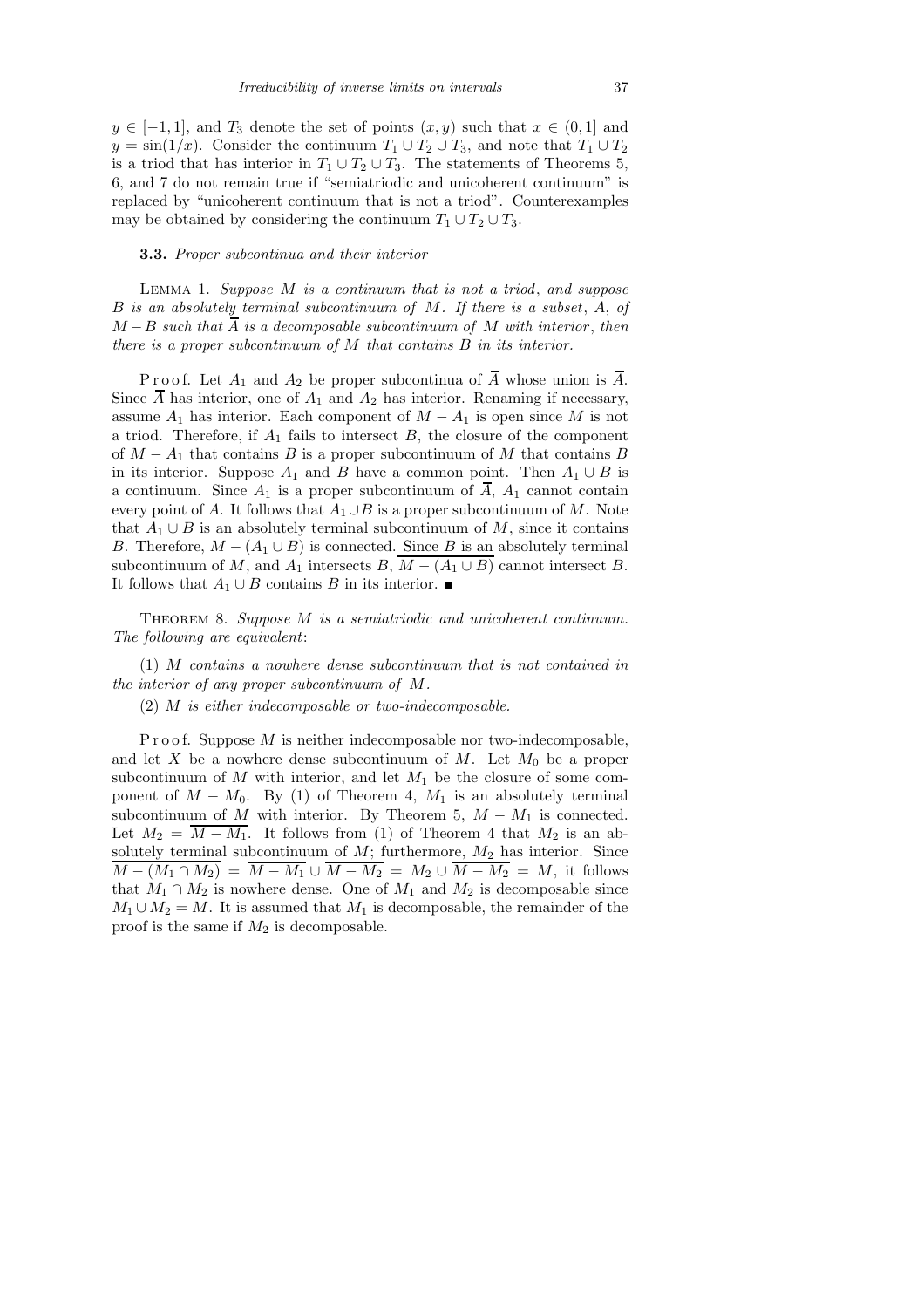Let  $B = M_2 \cup X$ , and let  $A = M_1 - (M_1 \cap B)$ . Since each of  $M_1 \cap M_2$  and  $M_1 \cap X$  is nowhere dense, their union,  $M_1 \cap B$ , is nowhere dense. Therefore,  $\overline{\text{int}(M_1) - (\text{int}(M_1) \cap (M_1 \cap B))} = \overline{\text{int}(M_1)} = M_1$ , and so

$$
M_1 = \frac{\text{int}(M_1) - (\text{int}(M_1) \cap (M_1 \cap B))}{\text{int}(M_1) \cap ((M_1) - (M_1 \cap B))} = \overline{M_1 - (M_1 \cap B)} \subset M_1.
$$

It follows that  $\overline{A} = M_1$  and, hence, that  $\overline{A}$  is a decomposable subcontinuum of  $M$  with interior. If  $B$  is not connected, then  $X$  misses  $M_2$  and, hence,  $M_1$  is a proper subcontinuum of M that contains X in its interior. If B is connected, then  $B$  is an absolutely terminal subcontinuum of  $M$  since it contains the absolutely terminal subcontinuum  $M_2$ ; furthermore,  $A \subset M-B$ . Therefore, by Lemma 1, there is a proper subcontinuum of  $M$  that contains B and, hence, X in its interior.

If  $M$  is indecomposable, then every proper subcontinuum of  $M$  is a nowhere dense subcontinuum of M that is not contained in the interior of any proper subcontinuum of  $M$ . Suppose  $M$  is two-indecomposable. Let  $M_1$  and  $M_2$  be proper indecomposable subcontinua of M whose union is M. The continuum M is unicoherent, so  $M_1 \cap M_2$  is a continuum; furthermore,  $M_1 \cap M_2$  is a proper subcontinuum of the indecomposable continuum  $M_1$ , so  $M_1 \cap M_2$  is nowhere dense. It is shown that there is no proper subcontinuum of M that contains  $M_1 \cap M_2$  in its interior. Assume the contrary, and let Y be a proper subcontinuum of M that contains  $M_1 \cap M_2$  in its interior. Let A be a component of  $M - Y$ . The sets  $M_1 - (M_1 \cap M_2)$  and  $M_2 - (M_1 \cap M_2)$  are mutually separated, so A is a subset of one of them. Renaming if necessary, assume  $A \subset M_1 - (M_1 \cap M_2)$ . Then  $A \subset M_1$ ; furthermore, A is not all of  $M_1$  since  $A \subset M_1 - (M_1 \cap int(Y)) \subset M_1 - (M_1 \cap M_2)$ . Hence, A is a proper subcontinuum of  $M_1$  with interior. This is a contradiction since  $M_1$  is indecomposable. Therefore, no proper subcontinuum of M contains  $M_1 \cap M_2$  in its interior.

THEOREM 9. Suppose M is a semiatriodic and unicoherent continuum, and suppose  $X$  is a proper subcontinuum of  $M$  with interior. The following are equivalent:

- (1) No proper subcontinuum of M contains X in its interior.
- (2) The closure of each component of  $M X$  is indecomposable.

(3) Every point of  $M - X$  belongs to an indecomposable absolutely terminal subcontinuum of  $M$  that has interior and contains a point of  $X$ .

(4) Every subcontinuum of M with interior contains a point of X.

Proof. It is first shown that  $(1)$  implies  $(2)$ . Suppose  $(2)$  does not hold. Then there is a component, A, of  $M - X$  with the property that A is decomposable. If  $M - X$  has another component, let B be the union of X with this component; otherwise, let  $B = X$ . Then B is an absolutely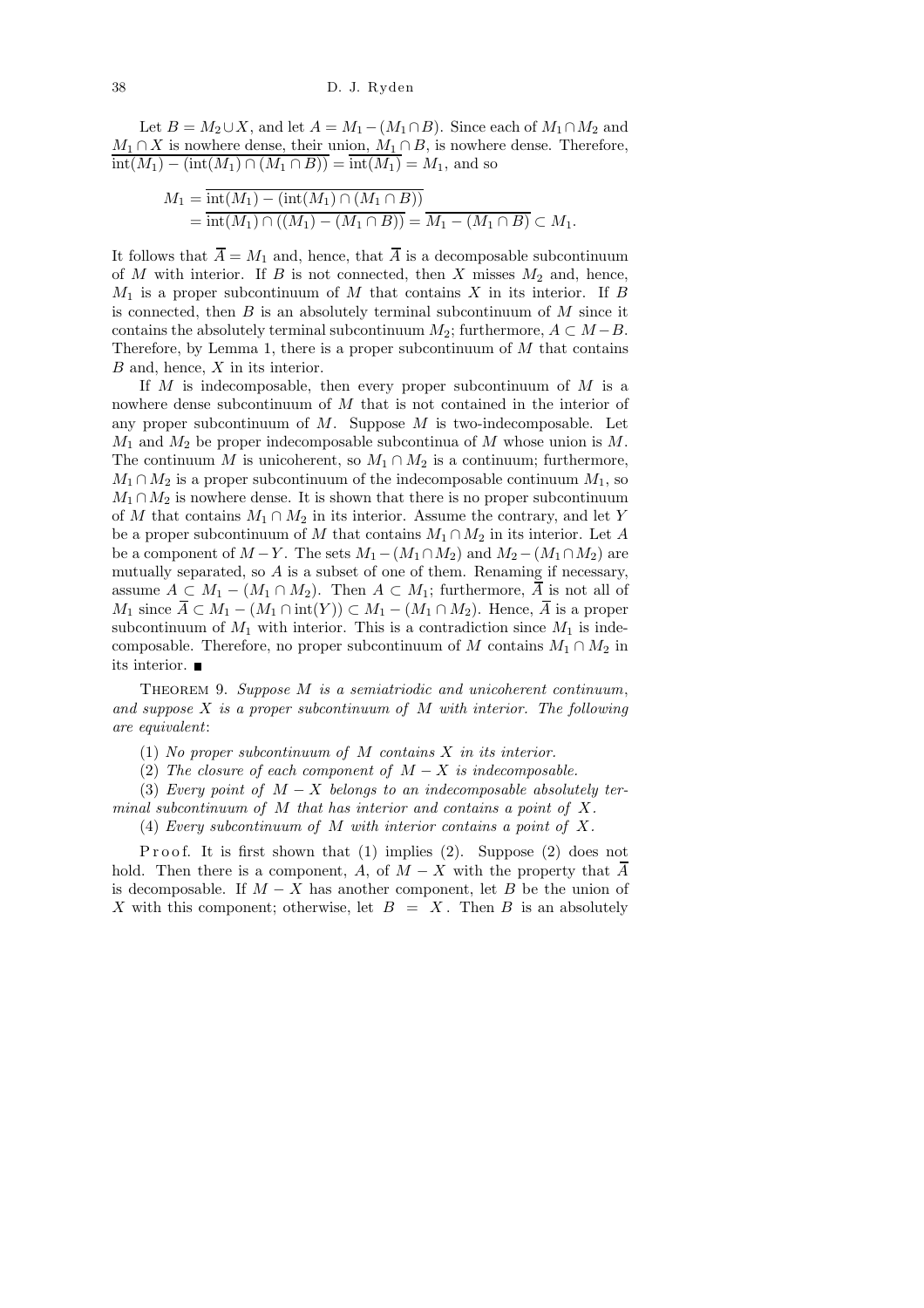That (2) implies (3) follows from (1) of Theorem 4.

To see that  $(3)$  implies  $(4)$ , suppose  $(4)$  does not hold. Then M has a subcontinuum,  $Y$ , with nonempty interior that does not intersect  $X$ . If  $M - Y$  has two components, let  $Y_1$  be the union of Y with the component of  $M - Y$  that does not intersect X; otherwise, let  $Y_1 = Y$ . In either case,  $Y_1$ is an absolutely terminal subcontinuum by (1) of Theorem 4 or by Theorem 5 respectively,  $Y_1$  has interior, and  $Y_1$  does not intersect X. If  $M - X$  has two components, let  $X_1$  be the union of X with the component of  $M - X$ that does not intersect  $Y_1$ ; otherwise, let  $X_1 = X$ . Then  $X_1$  is an absolutely terminal subcontinuum by (1) of Theorem 4 or by Theorem 5 respectively,  $X_1$ has nonempty interior,  $X_1$  contains  $X$ , and  $X_1$  does not intersect  $Y_1$ . Since M is connected,  $X_1 \cup Y_1$  cannot be all of M. Let z be a point of  $M - (X_1 \cup Y_1)$ . Suppose there is an indecomposable absolutely terminal subcontinuum, Z, of M with interior that contains z. Then by Theorem 7, one of  $X_1$ ,  $Y_1$ , and Z is a subset of some other one of  $X_1$ ,  $Y_1$ , and Z. Since z is in neither  $X_1$ nor  $Y_1$ , Z cannot be a subset of either  $X_1$  or  $Y_1$ ; furthermore,  $X_1$  and  $Y_1$  are mutually exclusive. Therefore, one of  $X_1$  and  $Y_1$  is a proper subset of Z. This is a contradiction since both  $X_1$  and  $Y_1$  have interior, and Z is assumed to be indecomposable. Therefore, there is no indecomposable absolutely terminal subcontinuum of M with interior that contains z. Since z is not in X, it follows that (3) does not hold.

Finally, it is shown that (4) implies (1). Suppose there is a proper subcontinuum, Y, of M that contains X in its interior. Let A be a component of  $M - Y$ . Then  $\overline{A}$  is a subcontinuum of M with interior that fails to intersect  $X$ .

THEOREM 10. Suppose  $M$  is a semiatriodic and unicoherent continuum, and suppose  $X$  is a proper subcontinuum of  $M$  with interior. The following are equivalent:

(1) There is a proper subcontinuum of  $M$  that contains  $X$  in its interior.

(2) The closure of some component of  $M - X$  is decomposable.

(3) There is a subset, A, of  $M - X$  such that  $\overline{A}$  is a decomposable subcontinuum of M with interior.

Proof. It follows from Theorem 9 that  $(1)$  implies  $(2)$ , and  $(3)$  follows directly from  $(2)$ . Suppose  $(3)$  holds. It is shown that A cannot intersect two components of  $M - X$ . Suppose the contrary. Let Q be the closure of one of these components. Then  $Q$  is an absolutely terminal subcontinuum of  $M$ by (1) of Theorem 4. Since  $Q\cup X$  and  $Q\cup \overline{A}$  are both continua that contain the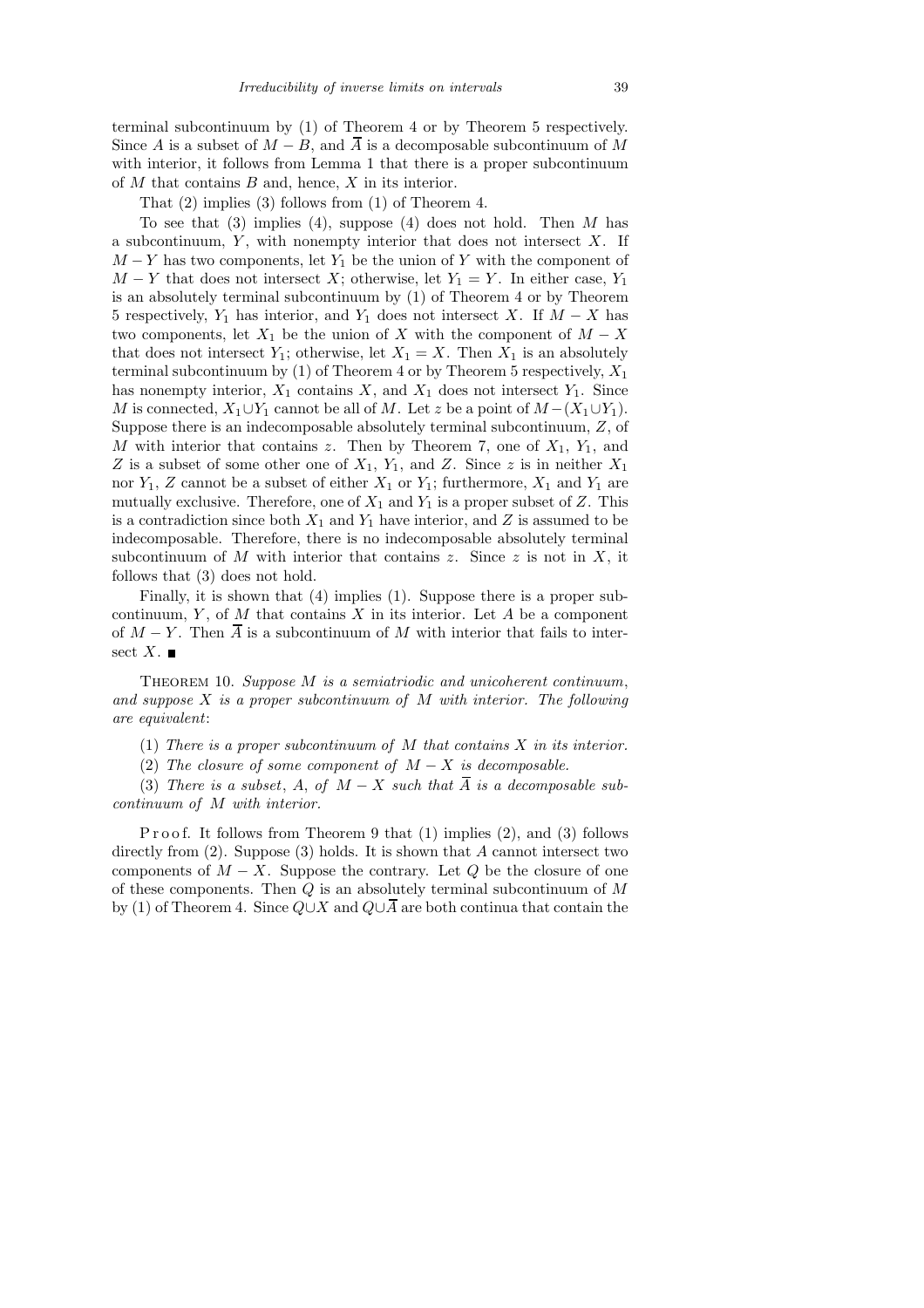absolutely terminal subcontinuum Q, one of  $Q \cup X$  and  $Q \cup \overline{A}$  is a subset of the other. By assumption, A intersects a component of  $M - X$  different from Q, so A intersects  $M - (Q \cup X)$ . It follows that  $(Q \cup X) \subset (Q \cup \overline{A})$ . Then  $\text{int}(X)\cap (Q\cup X)\subset \text{int}(X)\cap (Q\cup \overline{A})$ . Since  $Q\cap \text{int}(X)$  is empty,  $\text{int}(X)\subset \overline{A}$ . This is not possible since  $A \subset M - X$ . Therefore, A cannot intersect two components of  $M - X$ . If  $M - X$  has two components, let B be the union of X with the one that does not intersect A; otherwise, let  $B = X$ . Then B is an absolutely terminal subcontinuum of M by  $(1)$  of Theorem 4 or by Theorem 5 respectively, and A is a subset of  $M - B$ . Therefore, by Lemma 1 there is a proper subcontinuum of  $M$  that contains  $B$  and, hence,  $X$  in its interior.

THEOREM 11. Suppose M is a semiatriodic and unicoherent continuum. The following are equivalent:

(1) Every proper subcontinuum of  $M$  is contained in the interior of some proper subcontinuum of M.

(2) Every absolutely terminal subcontinuum of M with interior is decomposable.

Proof. Suppose there is an absolutely terminal subcontinuum, Q, with interior that is indecomposable. If  $Q = M$ , then no proper subcontinuum of M has interior, and, hence, (1) does not hold. Suppose  $Q$  is a proper subcontinuum of  $M$ . Then  $M - Q$  is connected by Theorem 5, and  $\overline{M-Q}$  is an absolutely terminal subcontinuum of M with interior by (1) of Theorem 4. By Theorem 5 again,  $M - \overline{M - Q}$  is connected. Note that  $\overline{M-\overline{M-Q}} = \overline{\text{int}(Q)} \subset Q$ . No proper subcontinuum of Q has nonempty interior, so  $\overline{M - \overline{M} - Q} = Q$ . Therefore, the only component of  $M - \overline{M - Q}$ has an indecomposable closure. Hence, by Theorem 9, no proper subcontinuum of M contains  $\overline{M-Q}$  in its interior.

Suppose every absolutely terminal subcontinuum of  $M$  with interior is decomposable. Let  $X$  be a proper subcontinuum of  $M$ .

CASE (i). Suppose X has interior. Let A be a component of  $M - X$ . Then  $\overline{A}$  is an absolutely terminal subcontinuum of M by (1) of Theorem 4, and A has interior since M is not a triod, so  $\overline{A}$  is decomposable. Then, by Theorem 9, there is a proper subcontinuum of  $M$  that contains  $X$  in its interior.

CASE (ii). Suppose X is nowhere dense. Since  $M$  is an absolutely terminal subcontinuum of  $M, M$  is decomposable. By (2) of Theorem 4, M cannot be two-indecomposable. Then, by Theorem 8, there is a proper subcontinuum of M that contains X in its interior.  $\blacksquare$ 

COROLLARY 11.1. Suppose  $\{[a_n, b_n], f_n\}$  is an inverse sequence, M is the inverse limit of  $\{[a_n, b_n], f_n\}$ , and every absolutely terminal subcontin-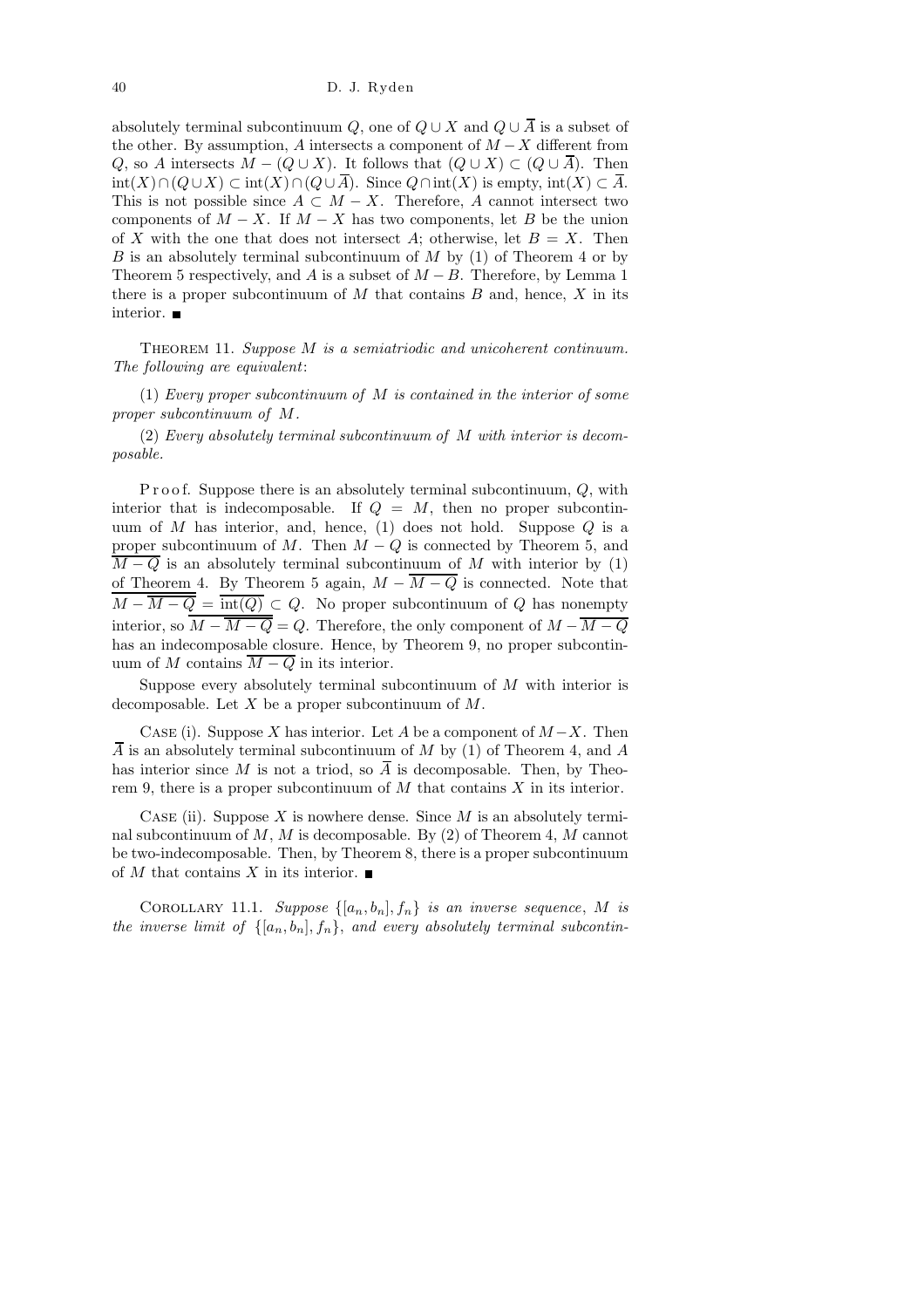uum of M with interior is decomposable. If  $(\zeta_1,\omega_1),(\zeta_2,\omega_2),\ldots$  is a sequence of points in  $M \times M$  with the property that both  $\pi_n(\zeta_n) = a_n$  and  $\pi_n(\omega_n) = b_n$  for each positive integer n and  $(z, w)$  is a subsequential limit of  $(\zeta_1,\omega_1),(\zeta_2,\omega_2),\ldots$ , then  $\overline{zw} = M$ .

P r o o f. This follows from Theorems 1 and 11.  $\blacksquare$ 

THEOREM 12. Suppose  $M$  is a semiatriodic unicoherent continuum, and suppose  $X$  is a proper subcontinuum of  $M$ . The following are equivalent:

(1) No proper subcontinuum of  $M$  contains  $X$  in its interior.

(2) Every point of  $M - X$  belongs to an indecomposable absolutely terminal subcontinuum of  $M$  that has interior and contains a point of  $X$ .

(3) Every subcontinuum of M with interior contains a point of X.

P r o o f. If X has interior,  $(1)$ ,  $(2)$ , and  $(3)$  are equivalent by Theorem 9; hence, it is assumed that  $X$  is nowhere dense.

By Theorem 8, (1) implies (2).

Suppose  $(2)$  holds. By Corollary 7.1, M can have at most two indecomposable absolutely terminal subcontinua with interior.

Case (i). If M has only one indecomposable absolutely terminal subcontinuum Q with interior, then  $Q = M$  by (2) and the assumption that X is nowhere dense. Therefore, the only subcontinuum of M with interior is M. It follows that every subcontinuum of  $M$  with interior intersects  $X$ .

CASE (ii). If  $M$  has two indecomposable absolutely terminal subcontinual with interior P and Q, then  $M = P \cup Q$  by (2) and the assumption that X is nowhere dense. Note that each of  $P$  and  $Q$  contains a point not in the other since each is indecomposable and has interior. Then each of  $P$  and  $Q$ intersects X by (2). Let Y be a subcontinuum of M with interior. Then int(Y) intersects one of  $\text{int}(P)$  and  $\text{int}(Q)$ ; otherwise,  $\text{int}(Y)$  would be a subset of a nowhere dense subset of M. If  $\text{int}(Y)$  intersects  $\text{int}(Q)$ , then by Theorem 2,  $Y \cap Q$  is a subcontinuum of Q with interior. It follows that Y contains Q and, hence, that Y intersects X. If  $\text{int}(Y)$  intersects  $\text{int}(P)$ , the proof that  $Y$  intersects  $X$  is the same.

That (3) implies (1) follows from the proof in Theorem 9 that (4) implies (1), which does not require that X have interior.  $\blacksquare$ 

Example. The statements of Theorems 9 and 12 do not remain true if "semiatriodic and unicoherent continuum" is replaced by "unicoherent continuum that is not a triod". This is evident from the following example. Let M be a continuum that is the union of two Brouwer–Janiszewski–Knaster continua,  $M_1$  and  $M_2$ , whose intersection is a single point different from the endpoint  $M_1$ . Note that  $M_2$  is not an absolutely terminal subcontinuum for M.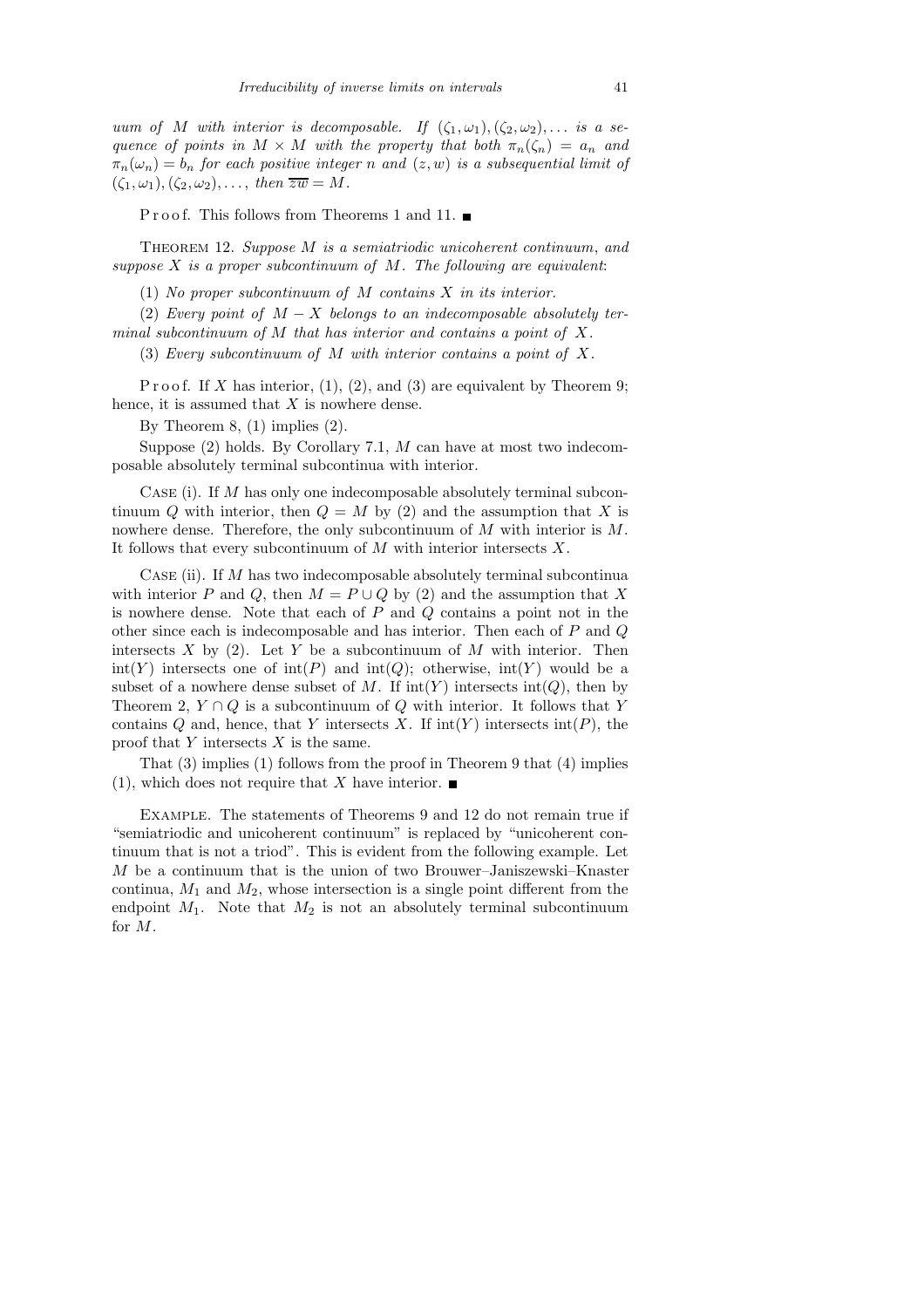It seems likely that the statements Theorems 8, 10, and 11 would remain true if formulated for a class of continua more general than that of semiatriodic and unicoherent continua. While the statements of Theorems 5, 6, 7, 9, and 12 do not remain true when formulated for unicoherent continua that are not triods, it seems likely that they may upon replacing "absolutely terminal subcontinuum" with a more general type of subcontinuum that lies "at an end" of a continuum. Many such nonseparating subcontinua are investigated in [1].

4. Points of irreducibility—part II. Throughout Section 4, the following notation is used: M denotes the inverse limit of an inverse sequence of the form  $\{[a_n, b_n], f_n\}$  where each  $f_n$  is surjective, and z and w are points of M that satisfy the hypothesis of Theorem 1—which is to say,  $(z, w)$  is a point of  $M \times M$  to which some subsequence of  $(\zeta_1, \omega_1), (\zeta_2, \omega_2), \ldots$  converges where, for each n,  $\zeta_n$  and  $\omega_n$  are points of M such that  $\pi_n(\zeta_n) = a_n$  and  $\pi_n(\omega_n) = b_n.$ 

Theorems 1 and 12 together yield that every point of M that does not belong to  $\overline{zw}$  belongs to an indecomposable absolutely terminal subcontinuum of M with interior. In this section, two points are constructed that have the property that the continuum irreducible between them contains every indecomposable absolutely terminal subcontinuum of  $M$  with interior that is not contained by  $\overline{zw}$ . Furthermore, if M is indecomposable, then they are points of irreducibility for  $M$ . It follows that  $M$  is irreducible about the union of these two points with  $\{z, w\}$ . Some two of the four are points of irreducibility for  $M$ ; the proof of Theorem 19 gives a procedure for selecting the two.

## 4.1. Indecomposable absolutely terminal subcontinua with interior

DEFINITION. Suppose  $f : [a, b] \rightarrow [a_0, b_0]$  is a continuous surjection, x and y are distinct points of [a, b],  $\gamma = \min\{x, y\}$ ,  $\delta = \max\{x, y\}$ ,  $\gamma_0 =$  $\min\{f(x), f(y)\}\text{, and }\delta_0 = \max\{f(x), f(y)\}\text{. The pair }\langle x, y\rangle \text{ is said to be a:}$ 

- type 1 pair with respect to f provided  $f[[a, \gamma] \cup [\delta, b]] = [a_0, \gamma_0] \cup [\delta_0, b_0],$
- type 2a pair with respect to f provided  $f[a, \gamma]$  is either  $[a_0, \gamma_0]$  or  $[\delta_0, b_0]$ , and  $f[a, \delta] = [a_0, b_0],$
- type 2b pair with respect to f provided  $f[\delta, b]$  is either  $[a_0, \gamma_0]$  or  $[\delta_0, b_0]$ , and  $f[\gamma, b] = [a_0, b_0],$
- type 3 pair with respect to f provided  $f[\gamma, \delta] = [a_0, b_0]$ .

Theorem 13 below gives a simple procedure for constructing a pair of type 1, type 2, or type 3 with respect to a continuous surjection  $f$  from one interval to another. Figure 2 shows the graphs of three functions with respect to which  $\langle \gamma, \delta \rangle$  is a pair of type 1, type 2 (specifically 2a), and type 3 respectively.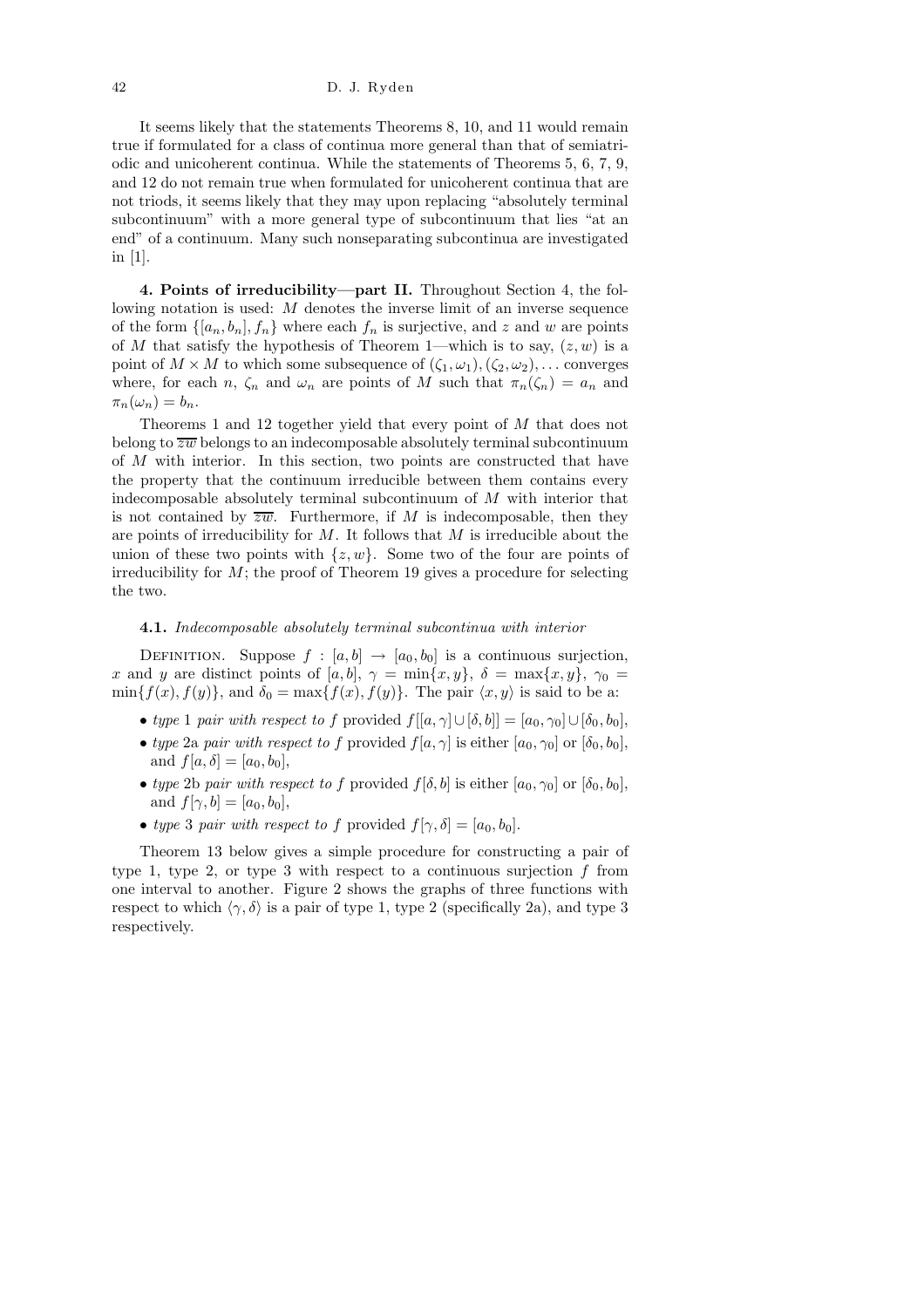

Fig. 2. Examples of type 1, type 2, and type 3 pairs

The behavior of a function having a pair of type 1, type 2, or type 3 is reflected by its graph. For an example, denote by  $f$  the function whose graph appears in Figure 2, type 1. The graph of f to the left of  $\gamma$  is restricted to the "lower left hand corner" of the graph of  $f$ , and the graph of  $f$  to the right of  $\delta$  is restricted to the "upper right hand corner." If, instead, the graph of f to the left of  $\gamma$  were restricted to the "upper left hand corner" and the graph to the right of  $\delta$  were restricted to the "lower right hand corner,"  $\langle \gamma, \delta \rangle$ would still be a type 1 pair with respect to  $f$ . Note that in Figure 2, type 2, the graph of the function to the left of  $\gamma$  is restricted to the "upper left" hand corner," and the graph of the function to the left of  $\delta$  sweeps out the function's entire range. In particular,  $\langle \gamma, \delta \rangle$  is a type 2a pair for this function. Also note that in Figure 2, type 3, the graph of the function sweeps out the function's entire range between  $\gamma$  and  $\delta$ .

THEOREM 13. If  $f : [a, b] \rightarrow [a_0, b_0]$  is a continuous surjection,  $x_0$ and  $y_0$  are distinct points of  $[a_0, b_0], x' = \min\{x \in [a, b] : f(x) = x_0\},\$  $y' = \max\{x \in [a, b] : f(x) = y_0\},\ x'' = \max\{x \in [a, b] : f(x) = x_0\},\ and$  $y'' = \min\{x \in [a, b] : f(x) = y_0\},\$  then one of  $\langle x', y' \rangle$  and  $\langle x'', y'' \rangle$  is of type 1, type 2, or type 3 with respect to f.

Proof. Let  $\gamma' = \min\{x', y'\}, \delta' = \max\{x', y'\}, \gamma'' = \min\{x'', y''\},\$ and  $\delta'' = \max\{x'', y''\}.$  Suppose  $\langle x', y' \rangle$  is of neither type 1, type 2, nor type 3 with respect to f. Since it is not of type 3, one of  $f[a, \gamma']$  and  $f[\delta', b]$  must intersect  ${a_0, b_0}$ ; and since it is not of type 1, one must intersect  $(\gamma_0, \delta_0)$ . Suppose that neither  $f[a, \gamma']$  nor  $f[\delta', b]$  intersects both  $\{a_0, b_0\}$  and  $(\gamma_0, \delta_0)$ . Then one must be a subset of  $(a_0, b_0)$ , and the other either  $[a_0, \gamma_0]$  or  $[\delta_0, b_0]$ . Consequently,  $\langle x', y' \rangle$  is a type 2 pair, which is a contradiction. It is assumed that  $f[a, \gamma']$ intersects both  $\{b_0\}$  and  $(\gamma_0, \delta_0)$ ; the proof is similar in case it intersects  $\{a_0\}$ and  $(\gamma_0, \delta_0)$ , or in case  $f[\delta', b]$  intersects both  $\{a_0, b_0\}$  and  $(\gamma_0, \delta_0)$ . Then  $\delta_0 \in f[a, \gamma']$ . Since  $x_0$  cannot be in  $f[a, x')$ , which contains  $f[a, \gamma')$ , it follows that  $\delta_0 = y_0$  and, hence, that  $y'' < \gamma'$ . Since  $\gamma' \leq x' \leq x''$ , this gives  $\gamma'' = y''$  and  $\delta'' = x''$ . Note that if  $b_0 \in f[a, y'']$ , then  $\overline{f[a, y'']} = [\delta_0, b_0]$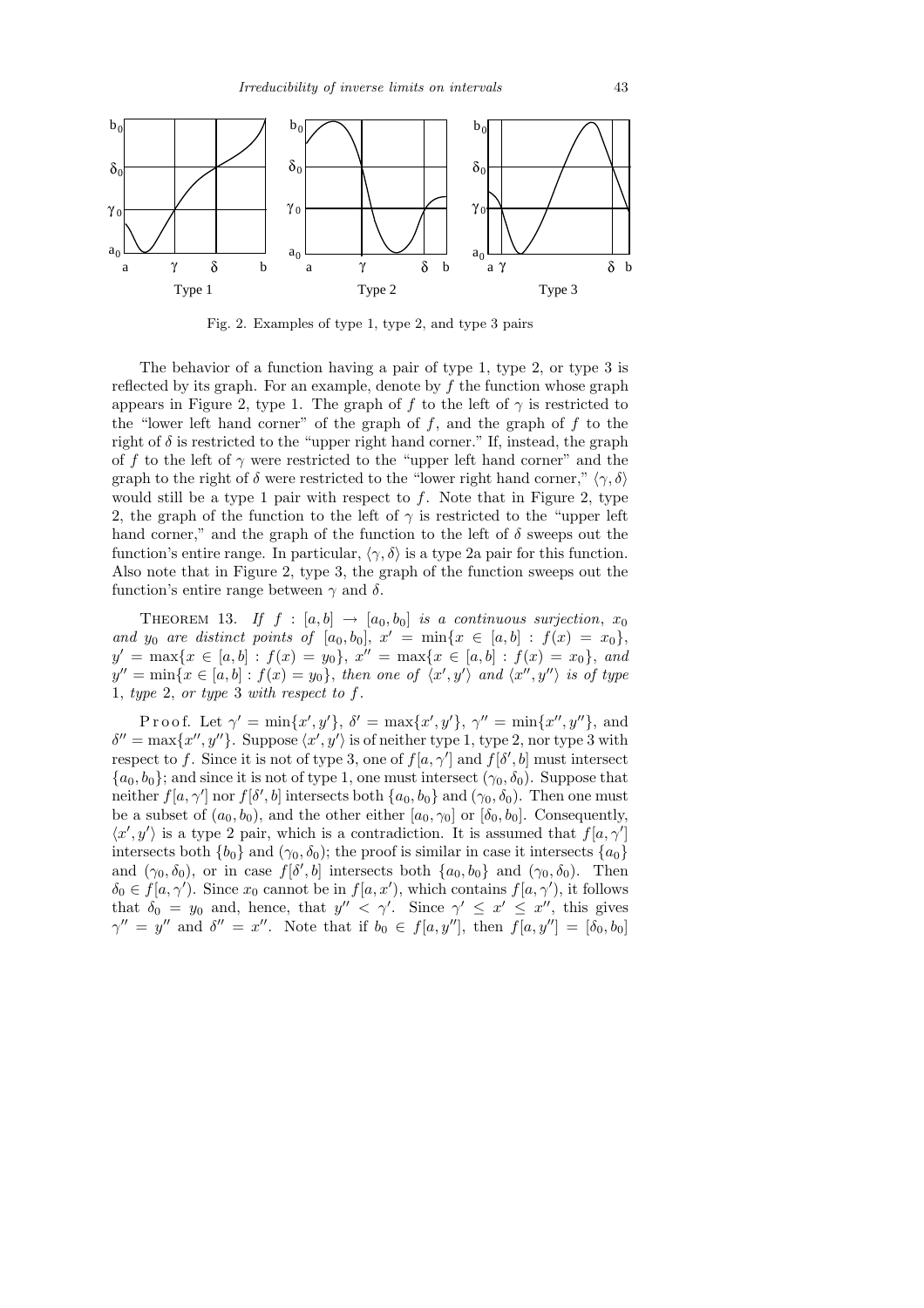since  $\delta_0 = y_0$  and  $y_0 \notin f[a, y'')$ . If  $a_0 \notin f[x'', b]$ , then  $\langle x'', y'' \rangle$  is a type 2a pair if  $b_0 \in f[a, y'']$ , and a type 3 pair otherwise. If  $a_0 \in f[x'', b]$ , then  $f[x'', b] = [a_0, x_0] = [a_0, \gamma_0];$  so  $\langle x'', y'' \rangle$  is a type 1 pair if  $b_0 \in f[a, y'']$ , and a type 2b pair otherwise.

LEMMA 2. If A is an absolutely terminal subcontinuum of  $M$  with interior, then there exists a positive integer,  $N$ , such that if  $n$  is a positive integer not less than N, then  $\pi_n(A)$  intersects  $\{a_n, b_n\}.$ 

Proof. Suppose  $A$  is a subcontinuum of  $M$  with interior that has the property that  $\pi_n(A)$  misses  $\{a_n, b_n\}$  for infinitely many positive integers n. Then  $\pi_n(M-A)$  contains both  $a_n$  and  $b_n$  for infinitely many positive integers n. It follows that  $\overline{M-A}$  is not connected; otherwise,  $\pi_n[\overline{M-A}]$  would contain  $[a_n, b_n]$  for infinitely many positive integers n, from which it would follow that  $\overline{M - A} = M$  in contradiction with the hypothesis that A has interior. Consequently,  $A$  is not an absolutely terminal subcontinuum of  $M$ by Theorem 5.  $\blacksquare$ 

LEMMA 3. Suppose  $x$  and  $y$  are distinct points of  $M$  such that  $\langle x_{n+1}, y_{n+1} \rangle$  is a pair of type 1 or type 2 with respect to  $f_n$  for all but finitely many positive integers n, and a pair of type 2 with respect to  $f_n$  for infinitely many positive integers n. If  $\overline{xy}$  is a proper subcontinuum of M, then there are a positive integer N and a sequence  $A_1, A_2, \ldots$  of sets where  $A_n$  is one of  $[a_n, \min\{x_n, y_n\}]$  and  $[\max\{x_n, y_n\}, b_n]$  for n not less than N with the property that  $f_n[A_{n+1}] = A_n$  for each n, and  $M - \overline{xy} \subset \underleftarrow{\lim}_{n} \{A_n, f_n | A_{n+1}\}.$ 

P r o o f. There is a positive integer N such that  $\langle x_{n+1}, y_{n+1} \rangle$  is a pair of type 1 or type 2 with respect to  $f_n$  and  $\pi_n[\overline{xy}]$  does not contain both  $a_n$  and  $b_n$  for each integer n not less than N. Since  $\langle x_{n+1}, y_{n+1} \rangle$  is a type 2 pair for infinitely many positive integers  $n, \pi_n[\overline{xy}]$  intersects  $\{a_n, b_n\}$  for infinitely many positive integers n. Note that if  $\pi_{k+1}[\overline{xy}]$  intersects  $\{a_{k+1}, b_{k+1}\}$ , and  $\langle x_{k+1}, y_{k+1} \rangle$  is a pair of type 1 or type 2 with respect to  $f_k$ , then  $\pi_k[\overline{xy}]$  intersects  $\{a_k, b_k\}$ . Since  $\pi_n[\overline{xy}]$  intersects  $\{a_n, b_n\}$  for infinitely many positive integers n, and  $\langle x_{n+1}, y_{n+1} \rangle$  is a pair of type 1 or type 2 for n not less than N, it follows that  $\pi_n[\overline{xy}]$  intersects  $\{a_n, b_n\}$  for n not less than N. For these values of n, denote  $\min\{x_n, y_n\}$  and  $\max\{x_n, y_n\}$  by  $\gamma_n$  and  $\delta_n$  respectively, and let  $A_n$  be  $[a_n, \gamma_n]$  if  $a_n \notin \pi_n[\overline{xy}]$  and  $[\delta_n, b_n]$  if  $b_n \notin \pi_n[\overline{xy}]$ . For positive integers n less than N, denote  $f_n^N[A_N]$  by  $A_n$ . Observe that  $A_n$  contains  $[a_n, b_n] - \pi_n[\overline{xy}]$  for each positive integer n.

Let k be a given positive integer. It is shown that  $f_k[A_{k+1}] = A_k$ . If k is less than N, then  $f_k[A_{k+1}] = f_k[f_{k+1}^N[A_N]] = f_k^N[A_N] = A_k$ . Suppose k is not less than N.

CASE (i). Suppose  $\langle x_{k+1}, y_{k+1} \rangle$  is a type 1 pair. Either  $f_k[A_{k+1}]=[a_k, \gamma_k]$ or  $f_k[A_{k+1}] = [\delta_k, b_k]$ . If  $f_k[A_{k+1}] = [a_k, \gamma_k]$ , then  $b_k \in f_k[[a_{k+1}, b_{k+1}] -$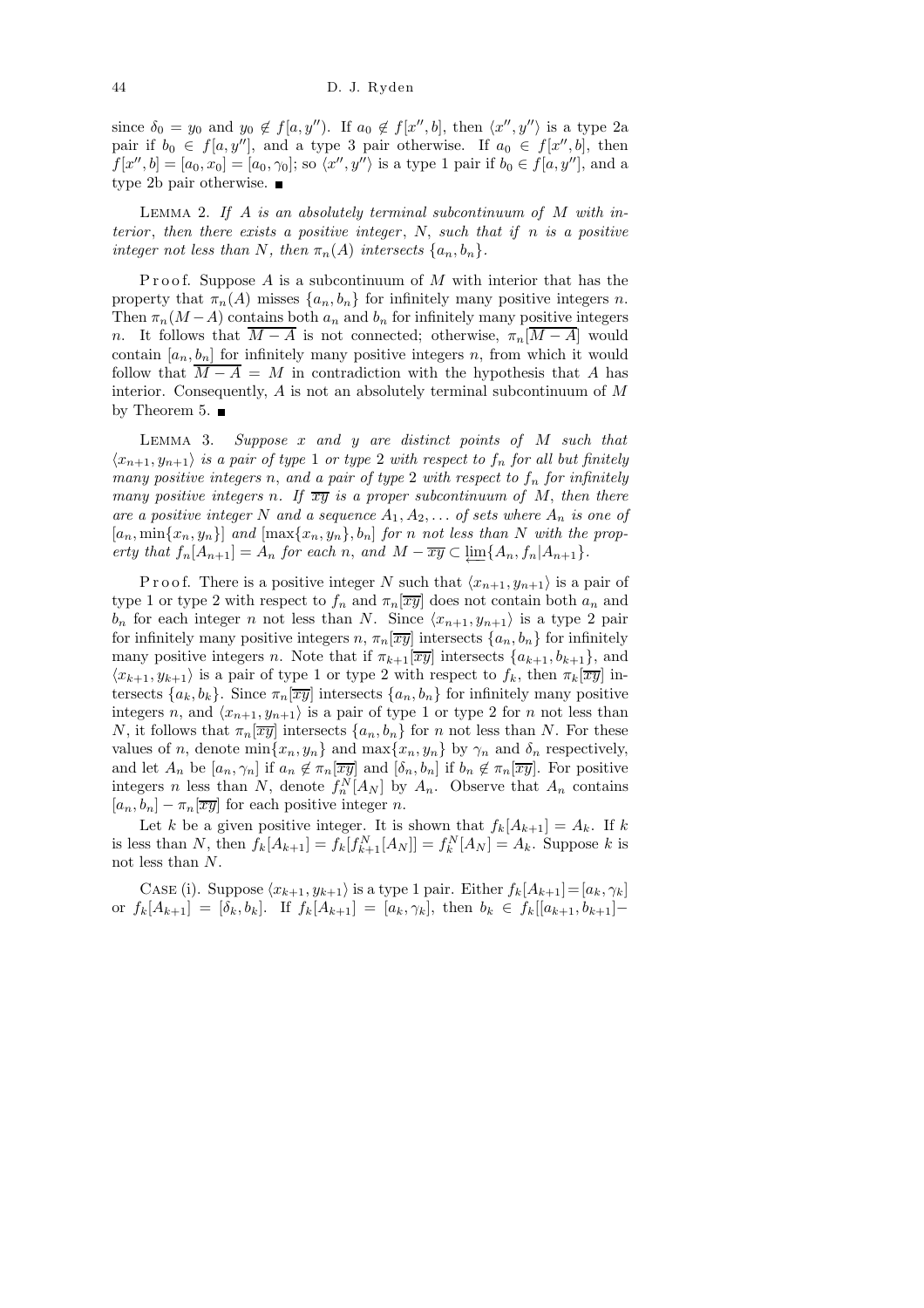$A_{k+1} \subset f_k[\pi_{k+1}[\overline{xy}]]=\pi_k[\overline{xy}]$ . Hence,  $a_k \notin \pi_k[\overline{xy}]$ , so by definition,  $A_k$  is  $[a_k, \gamma_k]$ . It follows that  $f_k[A_{k+1}] = A_k$ . Similarly, if  $f_k[A_{k+1}] = [\delta_k, b_k]$ , then  $f_k[A_{k+1}] = A_k.$ 

CASE (ii). Suppose  $\langle x_{k+1}, y_{k+1} \rangle$  is a type 2 pair. It is assumed that  $\langle x_{k+1}, y_{k+1} \rangle$  is a type 2a pair; the proof is similar if it is a type 2b pair. Since  $f_k[a_{k+1}, \delta_{k+1}]$  is all of  $[a_k, b_k]$ ,  $a_{k+1}$  is not in  $\pi_{k+1}[\overline{xy}]$ . Thus,  $A_{k+1} =$  $[a_{k+1}, \gamma_{k+1}]$ . If  $f_k[A_{k+1}] = [a_k, \gamma_k]$ , then  $f_k[\pi_{k+1}[\overline{xy}]] = \pi_k[\overline{xy}]$  must contain  $b_k$ . Therefore, by the definition of  $A_k$ ,  $A_k = [a_k, \gamma_k]$ . It follows that  $f_k[A_{k+1}] = A_k$ . Similarly, if  $f_k[A_{k+1}] = [\delta_k, b_k]$ , then  $f_k[A_{k+1}] = A_k$ .

Suppose p is a point of  $M - \overline{xy}$ . Then  $\pi_n(p)$  is in  $\pi_n[\overline{xy}]$  for at most finitely many positive integers n. Consequently,  $\pi_n(p) \in A_n$  for all but at most finitely many positive integers  $n$  and, hence, for all  $n$ . It follows that  $p \in \varprojlim \{ A_n, f_{n+1} | A_{n+1} \}.$ 

THEOREM 14. Suppose  $Q$  is an indecomposable absolutely terminal subcontinuum of  $M$  with interior. If  $x$  and  $y$  are distinct points of  $M$  such that  $\langle x_{n+1}, y_{n+1} \rangle$  is a pair of type 1, type 2, or type 3 with respect to  $f_n$  for all but finitely many integers n, and  $\text{int}(\pi_n[Q])$  contains  $x_n$  (or  $y_n$ ) for infinitely many positive integers n, then  $\overline{xy}$  contains  $Q$ .

P r o o f. If  $\overline{xy} = M$ , then  $\overline{xy}$  certainly contains Q. Hence, it is assumed that  $\overline{xy}$  is a proper subcontinuum of M. Then  $\pi_n[\overline{xy}] = [a_n, b_n]$  for at most finitely many n. For each positive integer n, denote  $\min\{x_n, y_n\}$  and  $\max\{x_n, y_n\}$  by  $\gamma_n$  and  $\delta_n$  respectively. Since  $\pi_n[\overline{xy}] = f_n[\pi_{n+1}[\overline{xy}]]$  for each n, and  $f_n[\pi_{n+1}[\overline{xy}]]$  contains  $f_n[\gamma_{n+1}, \delta_{n+1}]$  for each n, it follows that  $\pi_n[\overline{xy}]$ contains  $f_n[\gamma_{n+1}, \delta_{n+1}]$  for each n. Therefore,  $\langle x_{n+1}, y_{n+1} \rangle$  is a type 3 pair for at most finitely many positive integers  $n$ .

CASE (i). Suppose  $\langle x_{n+1}, y_{n+1} \rangle$  is a type 2 pair for at most finitely many n. There is a positive integer N such that  $\langle x_{n+1}, y_{n+1} \rangle$  is a type 1 pair for each integer  $n$  not less than  $N$  which, by Lemma 2, can be chosen large enough to guarantee that  $\pi_n[Q]$  intersects  $\{a_n, b_n\}$  for each integer n not less than N. Let  $B_n$  be  $[a_n, \gamma_n] \cup [\delta_n, \delta_n]$  for n not less than N, and let  $B_n$  be  $f_n^N[B_N]$  for n less than N. For n not less than N,  $\langle x_{n+1}, y_{n+1} \rangle$  is a type 1 pair, so  $f_n[B_{n+1}] = B_n$ . If n is less than N, then  $f_n[B_{n+1}] = f_n[f_{n+1}^N[B_N]] =$  $f_n^N[B_N] = B_n$ . Let  $B = \varprojlim \{B_n, f_n | B_{n+1}\}\$ . If p is a point of  $M - \overline{xy}$ , then  $\pi_n(p)$  is in  $\pi_n[\overline{xy}]$  for at most finitely many positive integers n. Since  $\pi_n[\overline{xy}]$  contains  $[\gamma_n, \delta_n]$  for each positive integer n it follows that  $\pi_n(p)$  is in  $[a_n, \gamma_n] \cup [\delta_n, b_n]$  for infinitely many integers n and, therefore, in  $B_n$  for all positive integers n. Consequently,  $p \in B$  and  $M - \overline{xy} \subset B$ . It follows that  $\overline{xy}$  contains B<sup>c</sup> which, in turn, contains B<sup>c</sup> ∩ Q. If Q does not intersect B, then the conclusion of the theorem follows. Suppose  $Q$  does intersect  $B$ . Denote  $\pi_n[Q]$  by  $Q_n$ . Then  $Q \cap B = \underleftarrow{\lim}_{n} \{Q_n \cap B_n, f_n | Q_{n+1} \cap B_{n+1}\}$ . Since,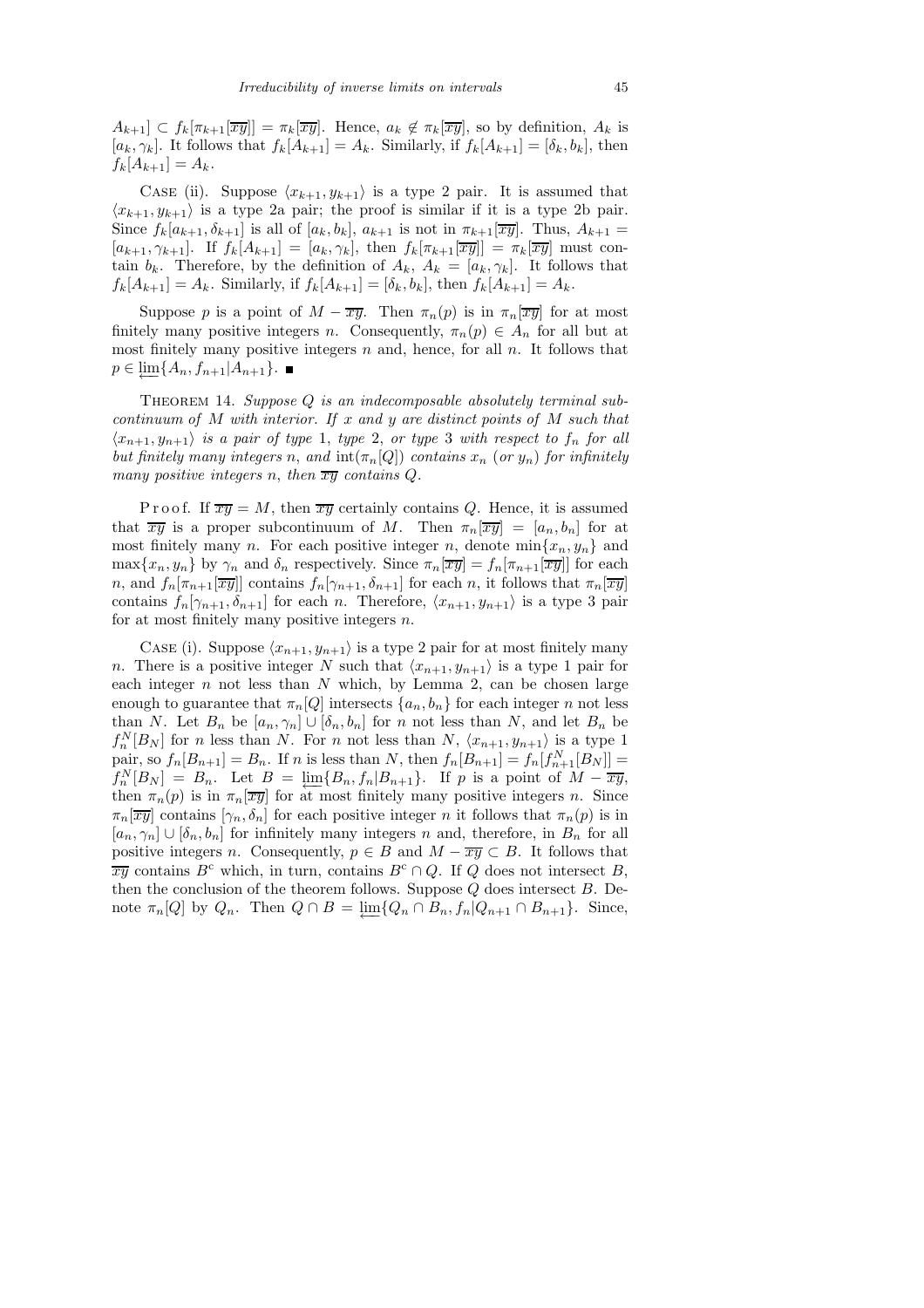for n not less than N,  $B_n = [a_n, \gamma_n] \cup [\delta_n, b_n]$ , and  $Q_n$  is a subinterval of  $[a_n, b_n]$  that intersects  $\{a_n, b_n\}$ , it follows that either  $Q_n \cap B_n$  is an interval for n not less than N or there is a positive integer  $N_1$  such that  $Q_n \cap B_n$  is the union of two disjoint intervals for n not less than  $N_1$ . In the latter case, it follows that  $Q \cap B$  is the union of two proper subcontinua of  $Q$ ; hence,  $Q \cap B$  is nowhere dense in Q. In the former case, since  $x_n$  is a boundary point of  $B_n$  for n not less than N, and  $int(Q_n)$  contains  $x_n$  for infinitely many integers n, it follows that  $Q_n \cap B_n$  is a proper subinterval of  $Q_n$  for infinitely many integers n. Hence,  $Q \cap B$  is a proper subcontinuum of  $Q$  and, therefore, nowhere dense in Q. Since  $\overline{xy}$  contains  $B^c \cap Q$  and  $\overline{xy}$  is closed, it follows that  $\overline{xy}$  contains Q.

CASE (ii). Suppose  $\langle x_{n+1}, y_{n+1} \rangle$  is a type 2 pair for infinitely many positive integers  $n$ . By Lemma 3, there is a positive integer  $N$  and a sequence  $A_1, A_2, \ldots$  of sets where each  $A_n$  is one of  $[a_n, \gamma_n]$  and  $[\delta_n, b_n]$  for n not less than N with the property that  $f_n[A_{n+1}] = A_n$  for each n, and  $M - \overline{xy} \subset$  $\lim_{\epsilon} \{A_n, f_n | A_{n+1}\}$ ; furthermore, by Lemma 2, N can be chosen large enough to guarantee that  $\pi_n[Q]$  intersects  $\{a_n, b_n\}$  for n not less than N. Let  $A =$  $\lim_{\epsilon \to 0} \{A_n, f_n | A_{n+1}\}.$  If Q does not intersect A, then since  $M - \overline{xy}$  is a subset of  $A$ , the conclusion of the theorem follows. Suppose  $Q$  intersects  $A$ . Note that  $Q \cap A$  is a continuum since M is hereditarily unicoherent. Denote  $\pi_n[Q]$ by  $Q_n$ . Then  $Q \cap A = \varprojlim \{ Q_n \cap A_n, f_n | (Q_{n+1} \cap A_{n+1}) \}$ . Since  $A_n$  is one of  $[a_n, \gamma_n]$  and  $[\delta_n, b_n]$  for each integer n not less than N, it follows that  $x_n$  is not an interior point of  $A_n$  for these values of n. Since  $\text{int}(\pi_n|Q|)$  contains  $x_n$  for infinitely many positive integers n,  $Q_n$  must contain a point that is not in  $A_n$  for infinitely many values of n. It follows that  $A \cap Q$  is a proper subcontinuum of Q and, hence, nowhere dense in Q. Since  $\overline{xy}$  contains  $A^c \cap Q$ , it follows that  $\overline{xy}$  contains Q.

COROLLARY 14.1. If  $M$  is indecomposable and  $x$  and  $y$  are distinct points of M such that  $\langle x_{n+1}, y_{n+1} \rangle$  is a pair of type 1, type 2, or type 3 with respect to  $f_n$  for all but finitely many n, then M is irreducible between x and  $\boldsymbol{u}$ .

P r o o f. Let  $Q = M$  in Theorem 14.

4.2. Locating indecomposable absolutely terminal subcontinua with interior. In Section 4.1, a simple algorithm is given for generating points x and y of M with the property that  $\langle x_{n+1}, y_{n+1} \rangle$  is a pair of type 1, type 2, or type 3 for all or all but finitely many positive integers  $n$ , and Theorem 14 guarantees that  $\overline{xy}$  contains an indecomposable absolutely terminal subcontinuum Q of M with interior if  $\text{int}(\pi_n[Q])$  contains  $x_n$  (or  $y_n$ ) for infinitely many n. This raises the following question: how are  $x$  and  $y$  to be constructed in order to guarantee that for each indecomposable absolutely terminal sub–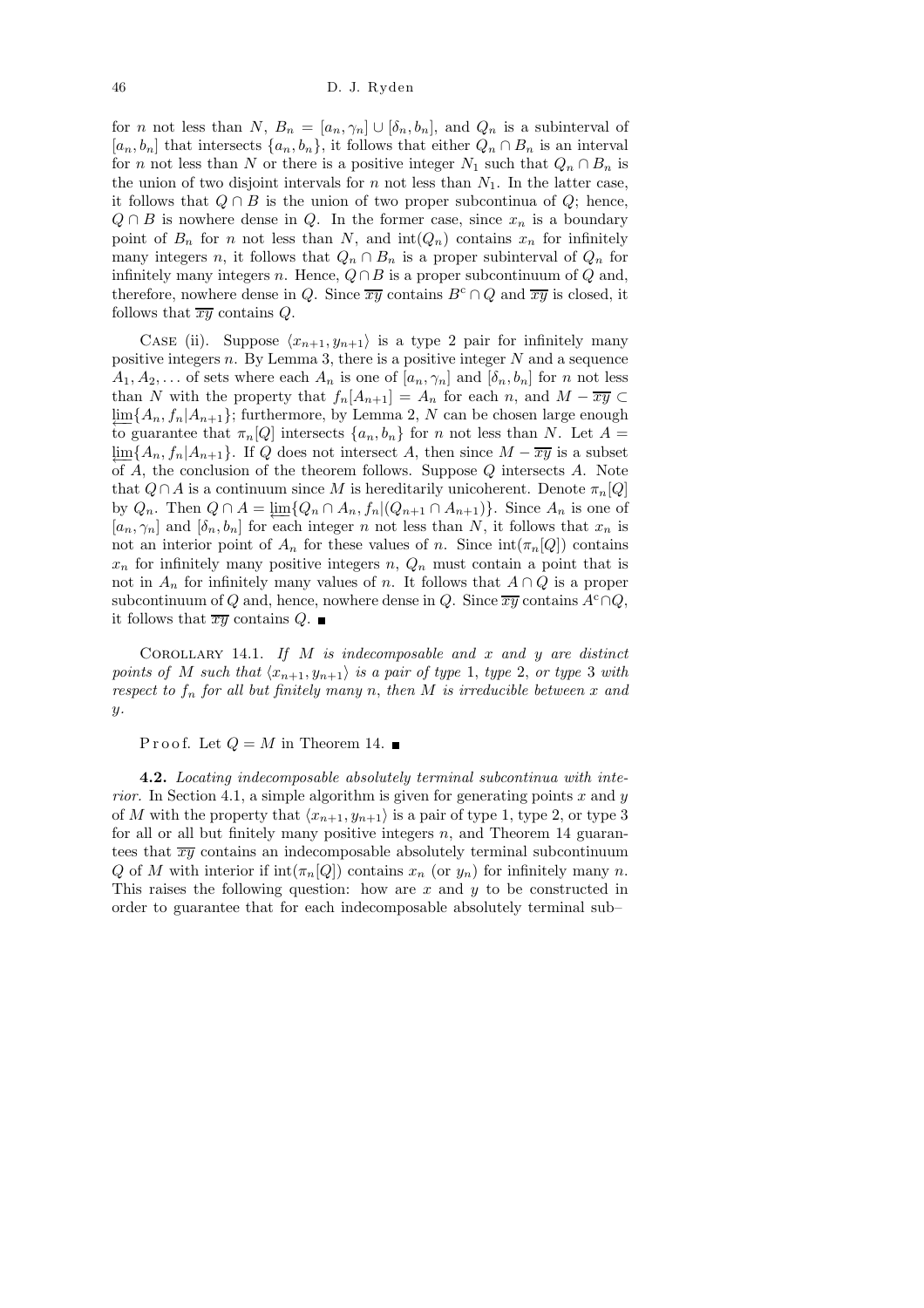continuum Q of M with interior,  $int(\pi_n[Q])$  contains either  $x_n$  or  $y_n$  for infinitely many  $n$ ? In order to answer this, it is well to introduce the notion of a "type 4 pair."

DEFINITION. Let  $f : [a, b] \rightarrow [a_0, b_0]$  be a continuous surjection, x and y be distinct points of [a, b],  $\gamma = \min\{x, y\}$ ,  $\delta = \max\{x, y\}$ ,  $\gamma_0 =$  $\min\{f(x), f(y)\}\text{, and } \delta_0 = \max\{f(x), f(y)\}\text{. The pair } \langle x, y \rangle \text{ is said to be }$ a type 4 pair with respect to f provided neither  $f(a, \gamma)$  nor  $f(\delta, b]$  intersects both  $\{a_0, b_0\}$  and  $\{\gamma_0, \delta_0\}$ .

REMARK. If  $\langle x, y \rangle$  is a type 4 pair with respect to f, then it must be a pair of type 1, type 2, or type 3 with respect to f. In particular, if  $\langle x, y \rangle$  is a type 4 pair with respect to  $f$  and:

- both  $f(a, \gamma)$  and  $f(\delta, b)$  intersect  $\{a_0, b_0\}$ , then  $\langle x, y \rangle$  is a type 1 pair with respect to f.
- $f(a, \gamma)$  intersects  $\{a_0, b_0\}$  but  $f(\delta, b]$  does not, then  $\langle x, y \rangle$  is a type 2a pair with respect to  $f$ .
- $f(\delta, b]$  intersects  $\{a_0, b_0\}$  but  $f(a, \gamma)$  does not, then  $\langle x, y \rangle$  is a type 2b pair with respect to  $f$ .
- neither  $f(a, \gamma)$  nor  $f(\delta, b)$  intersects  $\{a_0, b_0\}$ , then  $\langle x, y \rangle$  is a type 3 pair with respect to  $f$ .

The converse, however, is not true. Let  $f$  be the full-tent map—the mapping of  $[0, 1]$  onto itself that is linear on the intervals  $[0, 1/2]$  and  $[1/2, 1]$ , and satisfies  $f(0) = f(1) = 0$  and  $f(1/2) = 1$ . The pair  $\langle .2, .7 \rangle$  is a type 2a pair with respect to  $f$ , but not a type 4 pair.

DEFINITION. Let  $f : [a, b] \to [a_0, b_0]$  be a continuous surjection. The map f is a two-pass map provided there is a point c of [a, b] such that  $f[a, c] =$  $f[c, b] = [a_0, b_0].$ 

The following theorem shows that for a continuous surjection  $f$  that is not a two-pass map, the same procedure used in Theorem 13 to construct a pair of either type 1, type 2, or type 3 with respect to  $f$  may be used to construct a type 4 pair with respect to  $f$ .

THEOREM 15. Suppose  $f : [a, b] \rightarrow [a_0, b_0]$  is a continuous surjection that is not a two-pass map. If  $x_0$  and  $y_0$  are distinct points of  $[a_0, b_0]$ ,  $x' = \min\{x \in [a, b] : f(x) = x_0\}, \ y' = \max\{x \in [a, b] : f(x) = y_0\}, \ x'' =$  $\max\{x \in [a, b] : f(x) = x_0\}, \text{ and } y'' = \min\{x \in [a, b] : f(x) = y_0\}; \text{ then one}$ of  $\langle x', y' \rangle$  and  $\langle x'', y'' \rangle$  is a type 4 pair with respect to f.

P r o o f. Let  $\gamma_0 = \min\{x_0, y_0\}, \ \delta_0 = \max\{x_0, y_0\}, \ \gamma' = \min\{x', y'\}, \ \delta' =$  $\max\{x', y'\}, \gamma'' = \min\{x'', y''\}, \text{ and } \delta'' = \max\{x'', y''\}.$  Suppose  $\langle x', y' \rangle$  is not a type 4 pair with respect to f. Then one of  $f(a, \gamma')$  and  $f(\delta', b]$  intersects both  $\{a_0, b_0\}$  and  $\{\gamma_0, \delta_0\}$ . It is assumed that  $f(a, \gamma')$  intersects both  $\{b_0\}$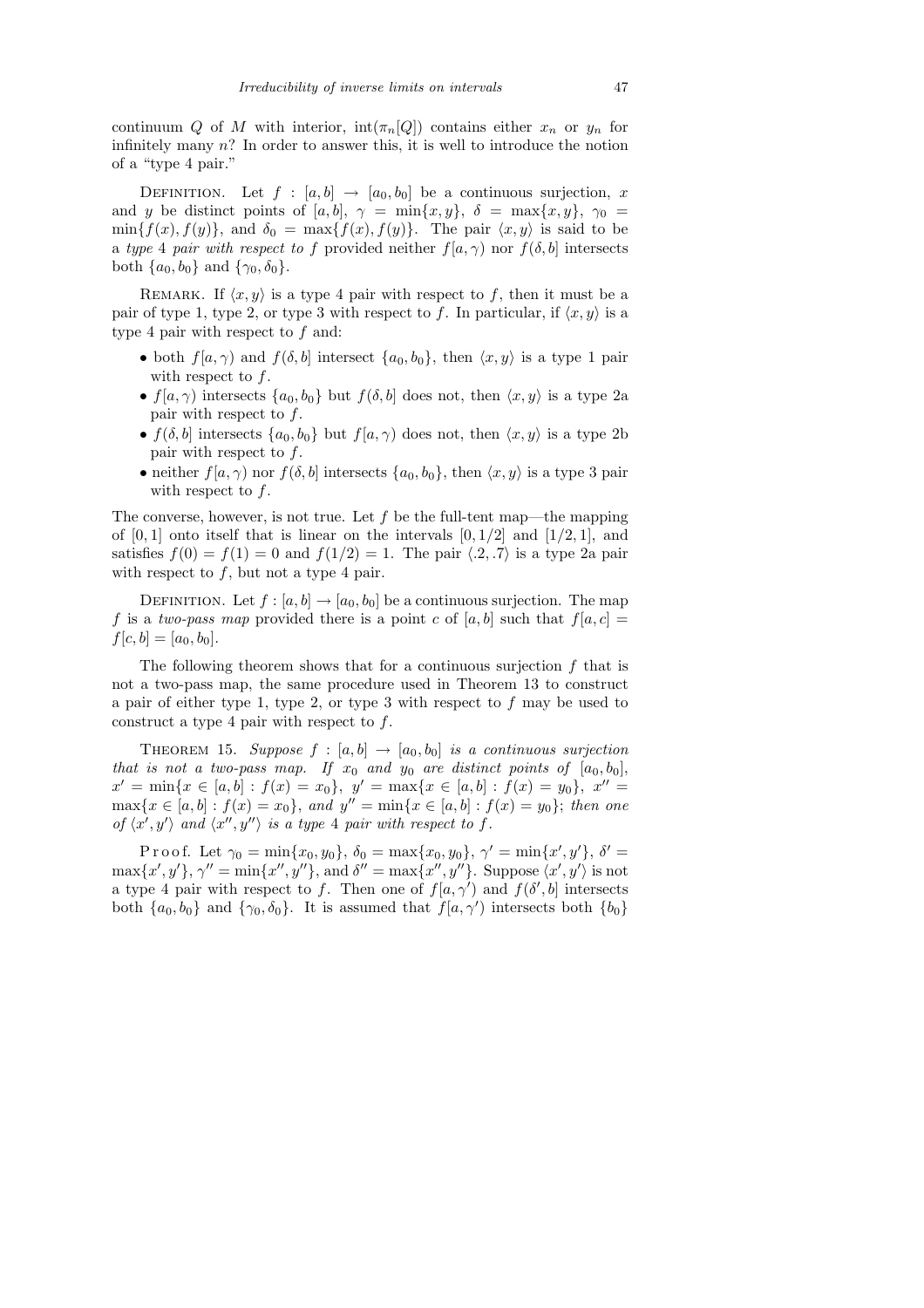and  $\{\gamma_0, \delta_0\}$ ; the proof is similar in case it intersects both  $\{a_0\}$  and  $\{\gamma_0, \delta_0\}$ , or in case  $f(\delta', b]$  intersects both  $\{a_0, b_0\}$  and  $\{\gamma_0, \delta_0\}$ . Then  $\delta_0 \in f[a, \gamma']$ . It follows that  $\delta_0$  cannot be  $x_0$  since  $x_0 \notin f[a, x']$  and  $\gamma' \leq x'$ . Hence,  $\delta_0 = y_0$ , and  $y'' < \gamma'$ . Since  $\gamma' \leq x' \leq x''$ , this gives  $\gamma'' = y''$ ,  $\delta'' = x''$ , and  $y'' \leq x'$ . Therefore,  $f(a, y'')$  does not intersect  $\{\gamma_0, \delta_0\}$ . Either  $x'' > y'$ or  $x'' < y'$ . If  $x'' > y'$ , then  $f(x'', b]$  does not intersect  $\{\gamma_0, \delta_0\}$ . Suppose  $x'' < y'$ . Neither  $f(a, \gamma')$  nor  $f(x'', b]$  contains  $x_0$ , so neither can contain both  $a_0$  and  $b_0$ . Recall that  $b_0 \in f[a, \gamma']$ . Therefore,  $f(x'', b]$  cannot contain  $b_0$ , otherwise  $f[\gamma', x'']$  would contain  $a_0$  and f would be a two-pass map. Hence,  $b_0 \notin f(x'',b]$ . Suppose  $a_0 \in f(x'',b]$ , and let  $\alpha$  be the point of  $(x'',b]$  whose image is  $a_0$ . Then the interval whose endpoints are  $\alpha$  and  $y'$  is a subinterval of  $(x'', b]$ . Since  $y_0 = \delta_0$ , it follows that  $a_0 \leq x_0 < y_0$ . Then the interval whose endpoints are  $\alpha$  and  $y'$  and, hence, the interval  $(x'', b]$  must contain a point whose image is  $x_0$ . This is a contradiction with the definition of  $x''$ . Therefore,  $f(x'', \tilde{b})$  does not intersect  $\{a_0, b_0\}.$ 

LEMMA 4. Suppose  $f : [a, b] \rightarrow [a_0, b_0]$  is a continuous surjection,  $\langle x, y \rangle$ is a type  $4$  pair with respect to  $f, f$  is not a two-pass map,  $J$  is a closed subinterval of [a, b] that intersects  $\{a, b\}$ , and  $J_0 = f[J]$  intersects  $\{a_0, b_0\}$ . If  $int(J_0)$  intersects  $\{f(x), f(y)\}$ , then  $int(J)$  intersects  $\{x, y\}$ .

Proof. Let  $\gamma = \min\{x, y\}, \delta = \max\{x, y\}, \gamma_0 = \min\{f(x), f(y)\}, \text{ and}$  $\delta_0 = \max\{f(x), f(y)\}.$  Suppose  $\text{int}(J)$  does not intersect  $\{x, y\}.$  If J is degenerate, it follows that  $int(J_0)$  does not intersect  $\{f(x), f(y)\}$ . Suppose J is nondegenerate. Then  $\overline{f[\text{int}(J)]} = f[\text{int}(J)] = f[J] = J_0$ . Since J is a subinterval of [a, b] that intersects  $\{a, b\}$ , but int(J) fails to intersect  $\{x, y\}$ , it follows that  $\text{int}(J)$  must be a subset of either  $[a, \gamma)$  or  $(\delta, b]$ . Therefore, since  $\langle x, y \rangle$  is a type 4 pair, f[int(J)] cannot intersect both  $\{a_0, b_0\}$  and  ${\gamma_0, \delta_0}$ . However, its closure,  $J_0$ , must intersect  ${a_0, b_0}$ . Consequently,  $J_0 \subset [a_0, \gamma_0] \cup [\delta_0, \delta_0]$ . Since  $\{\gamma_0, \delta_0\} = \{f(x), f(y)\}$ , it follows that  $\text{int}(J_0)$ does not intersect  $\{f(x), f(y)\}\.$ 

THEOREM 16. Suppose  $A$  is an absolutely terminal subcontinuum of  $M$ with interior, N is a positive integer such that  $\pi_n[A]$  intersects  $\{a_n, b_n\}$  for n not less than N, and  $f_n$  is not a two-pass map for n not less than N. If x and y are points of M such that  $\langle x_{n+1}, y_{n+1} \rangle$  is a type 4 pair for n not less than N, and  $\text{int}(\pi_N[A])$  contains one of  $x_N$  and  $y_N$ , then  $\text{int}(\pi_n[A])$ intersects  $\{x_n, y_n\}$  for n not less than N.

P r o o f. Since  $\pi_n[A] = f_n[\pi_{n+1}[A]]$ , Lemma 4 entails that  $\text{int}(\pi_{N+1}[A])$ intersects  $\{x_{N+1}, y_{N+1}\}.$  Proceeding inductively yields the desired result.

Recall the question posed at the beginning of this section: how are  $x$ and  $y$  to be constructed in order to guarantee that for each indecomposable absolutely terminal subcontinuum Q of M with interior,  $\text{int}(\pi_n[Q])$  con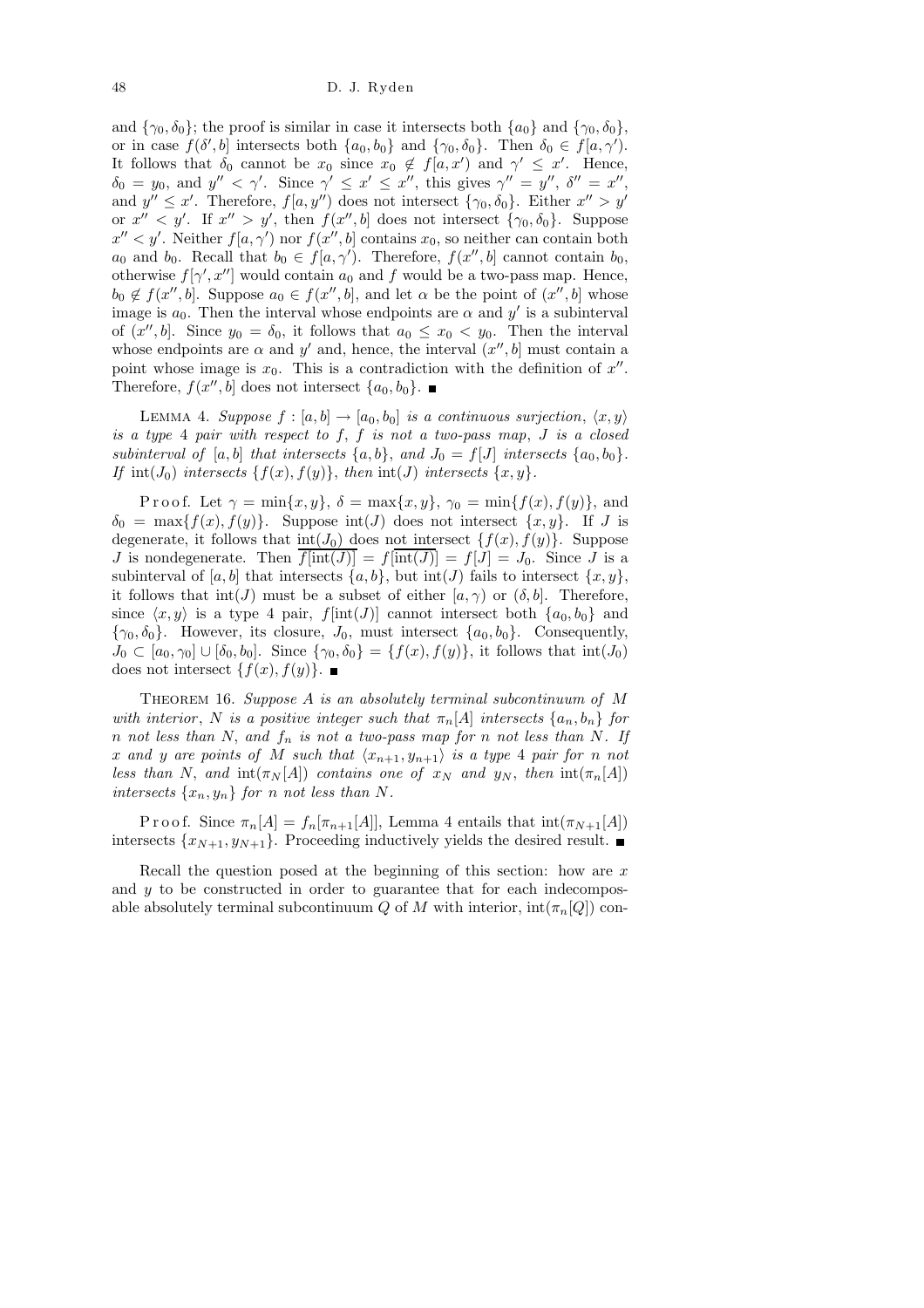tains either  $x_n$  or  $y_n$  for infinitely many n? For an inverse sequence with finitely many two-pass maps, Theorem 16 reduces the above question to the following.

1. How is  $N$  to be chosen in order to guarantee that if  $Q$  is an indecomposable absolutely terminal subcontinuum of M with interior, then  $\pi_n[Q]$ intersects  $\{a_n, b_n\}$  for n not less than N?

2. How are  $x_N$  and  $y_N$  to be defined in order to guarantee that if Q is an indecomposable absolutely terminal subcontinuum of  $M$  with interior, then  $int(\pi_N[Q])$  contains one of  $x_N$  and  $y_N$ ?

To answer these, it will be useful to consider the points  $z$  and  $w$  (defined in the first paragraph of Section 4).

LEMMA 5. If  $A$  is an absolutely terminal subcontinuum of  $M$  with interior, then  $A$  contains one of  $z$  and  $w$ .

Proof. There is a subsequence,  $(\zeta_{n_1}, \omega_{n_1}), (\zeta_{n_2}, \omega_{n_2}), \ldots$ , of  $(\zeta_1, \omega_1)$ ,  $(\zeta_2,\omega_2),\ldots$  that converges to  $(z,w)$ . For each positive integer  $k, \pi_{n_k}(\zeta_{n_k}) =$  $a_{n_k}$  and  $\pi_{n_k}(\omega_{n_k}) = b_{n_k}$ . Then by Lemma 2,  $\pi_{n_k}[A]$  contains  $\pi_{n_k}(\zeta_{n_k})$  for infinitely many positive integers k, or  $\pi_{n_k}[A]$  contains  $\pi_{n_k}(\omega_{n_k})$  for infinitely many positive integers  $k$ . Suppose the former, and let  $m$  be a given positive integer. Note that  $\pi_m[A] = f_m^{n_k}[\pi_{n_k}[A]]$  and  $\pi_m(\zeta_{n_k}) = f_m^{n_k}(\pi_{n_k}(\zeta_{n_k}))$  for  $n_k$ not less than m. Then  $\pi_m[A]$  contains  $\pi_m(\zeta_{n_k})$  for infinitely many positive integers k. Since  $\pi_m[\zeta_{n_1}], \pi_m[\zeta_{n_2}], \ldots$  converges to  $\pi_m[z]$  and  $\pi_m[A]$  is compact, it follows that  $\pi_m[A]$  contains  $\pi_m(z)$ . Hence, A contains z. Similarly, if  $\pi_{n_k}[A]$  contains  $\pi_{n_k}(\omega_{n_k})$  for infinitely many positive integers k, then A contains  $w$ .

DEFINITIONS. An E-sequence of M with respect to the points  $z$  and  $w$ is a sequence  $E_N, E_{N+1}, \ldots$  with each  $E_n$  nondegenerate and equal to either  $[a_n, \min\{z_n, w_n\}]$  or  $[\max\{z_n, w_n\}, b_n]$ . It is called *imagewise nondecreasing* provided  $E_n \subset f_n[E_{n+1}]$  for each n. An E-sequence  $E_N, E_{N+1}, \ldots$  for which  $\widetilde{E}_n$  is  $[a_n, \min\{z_n, w_n\}]$  if  $E_n = [\max\{z_n, w_n\}, b_n]$  and  $[\max\{z_n, w_n\}, b_n]$  otherwise is the *conjugate E-sequence* of  $E_N, E_{N+1}, \ldots$ 

LEMMA 6. If  $Q$  is an indecomposable absolutely terminal subcontinuum of M with interior that is not contained by  $\overline{zw}$ , then there exists an imagewise nondecreasing E-sequence  $E_N, E_{N+1}, \ldots$  such that  $E_n \subset \pi_n[Q]$  for each n.

Proof. Let  $Q$  be an indecomposable absolutely terminal subcontinuum of M with interior that is not contained by  $\overline{zw}$ , and let  $P = \overline{zw} \cup \overline{M-Q}$ . If  $Q = M$ , then P is the continuum  $\overline{zw}$ . If Q is not all of M, then  $\overline{M-Q}$ is a continuum by Theorem 5, and  $\overline{M-Q}$  intersects  $\overline{zw}$  by (1) and (3) of Theorem 12. Hence,  $P$  is a continuum. Since  $Q$  also has interior,  $Q$  intersects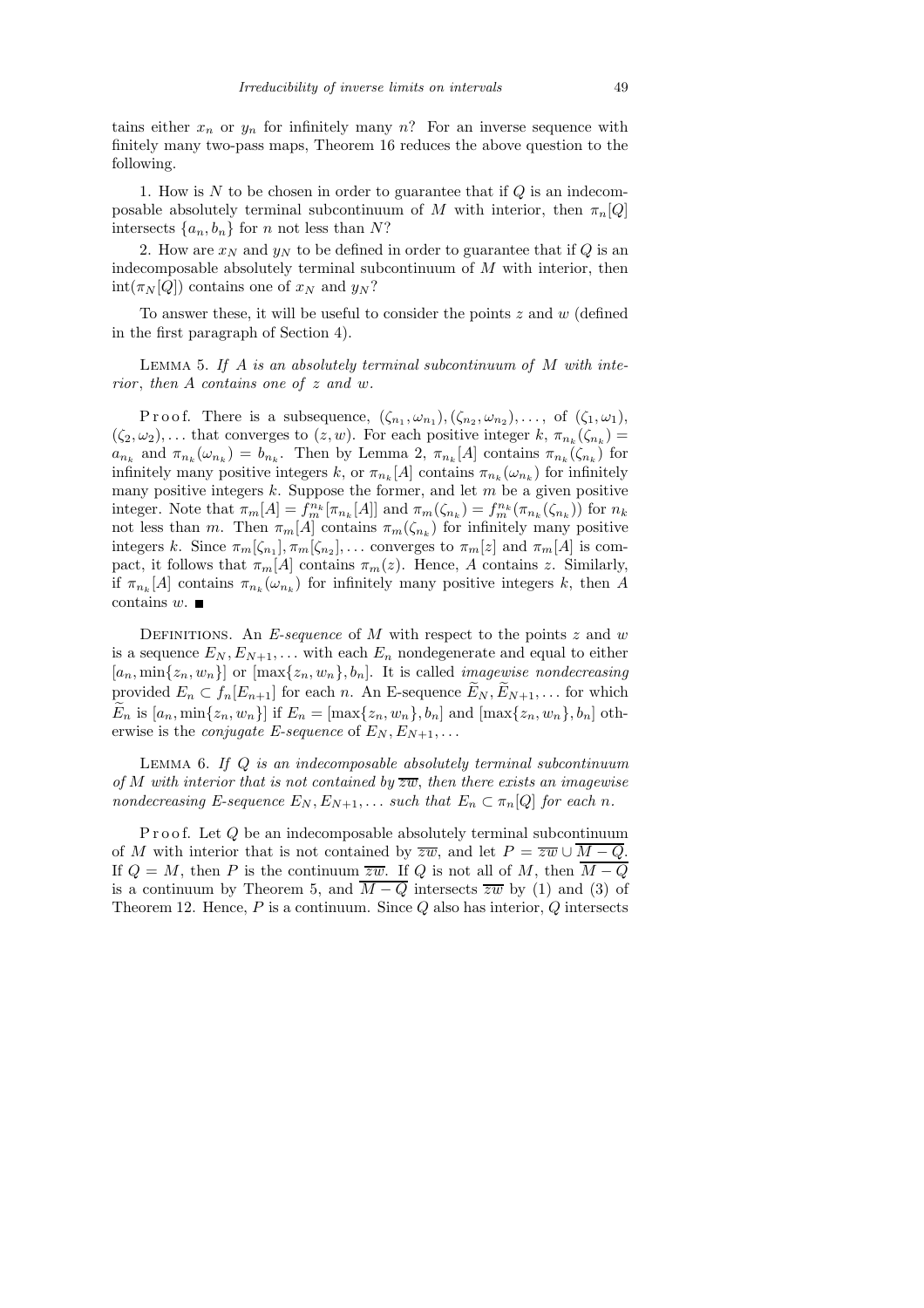$\overline{zw}$ . The continuum M is hereditarily unicoherent so  $\overline{zw} \cap Q$  is a continuum. By assumption,  $\overline{zw}$  does not contain Q; therefore,  $\overline{zw} \cap Q$  is a proper subcontinuum of Q. Thus  $\overline{zw} \cap Q$  is nowhere dense. The continuum  $\overline{M-Q} \cap Q$ is also nowhere dense, so  $P \cap Q$  is nowhere dense. Since Q has interior, it follows that P does not contain  $Q$ . Then P is a proper subcontinuum of  $M$ , so there is a positive integer N such that  $\pi_n[P]$  does not contain both  $a_n$  and  $b_n$  whenever n is an integer not less than N.

Let  $e_N$  be the point of  $\{a_N, b_N\}$  not in  $\pi_N[P]$ , and let  $E_N$  be  $[a_N, b_N]$  $\min\{z_N, w_N\}$  if  $e_N = a_N$  and  $[\max\{z_N, w_N\}, b_N]$  if  $e_N = b_N$ . By Lemma 5,  $\pi_N[Q]$  contains one of  $z_N$  and  $w_N$ , and  $e_N \in \pi_N[Q]$  since  $e_N \notin \pi_N[P]$ ; hence,  $E_N \subset \pi_N[Q]$ . Note that  $e_N$  is not in  $f_N[\pi_{N+1}[P]]$ ; otherwise, it would be in  $\pi_N[P]$ . It follows that  $e_N$  is not in  $f_N[\min\{z_{N+1}, w_{N+1}\}, \max\{z_{N+1}, w_{N+1}\}]$ since  $\overline{zw} \subset P$ . If  $e_N$  is in  $f_N[a_{N+1}, \min\{z_{N+1}, w_{N+1}\}]$ , let  $e_{N+1}$  be  $a_{N+1}$ and  $E_{N+1}$  be  $[a_{N+1}, \min\{z_{N+1}, w_{N+1}\}]$ ; otherwise, let  $e_{N+1}$  be  $b_{N+1}$  and  $E_{N+1}$  be  $[\max\{z_{N+1}, w_{N+1}\}, b_{N+1}]$ . Then  $f_N[E_{N+1}]$  contains both  $e_N$  and one of  $z_N$  and  $w_N$ . It follows that  $E_N \subset f_N[E_{N+1}]$ . By Lemma 5,  $\pi_{N+1}[Q]$ contains one of  $z_{N+1}$  and  $w_{N+1}$ . Hence, it follows that  $E_{N+1} \subset \pi_{N+1}[Q]$  if  $e_{N+1} \in \pi_{N+1}[Q]$ . Suppose, on the contrary, that  $e_{N+1} \notin \pi_{N+1}[Q]$ . Then  $e_{N+1} \in \pi_{N+1}[P]$  and, hence,  $E_{N+1} \subset \pi_{N+1}[P]$ . Since  $E_N \subset f_N[E_{N+1}]$  and  $f_N[\pi_{N+1}[P]] = \pi_N[P]$ , it follows that  $E_N \subset \pi_N[P]$ , which is not true. Consequently,  $E_{N+1} \subset \pi_{N+1}[Q]$ . Proceeding inductively yields a sequence  $E_N$ ,  $E_{N+1}$ , ... with the desired property.

THEOREM 17. If M has no imagewise nondecreasing E-sequence with respect to z and w, then M is irreducible between z and w.

Proof. If M is not irreducible between  $z$  and  $w$ , then by Theorems 1 and 12, there is an indecomposable absolutely terminal subcontinuum of M with interior that is not contained by  $\overline{zw}$ . It follows from Lemma 6 that M has an imagewise nondecreasing E-sequence with respect to z and w.

DEFINITION. Suppose X is a proper subcontinuum of M such that no proper subcontinuum of  $M$  contains  $X$  in its interior. The integer  $N$  is said to be an  $E\text{-}number$  for X if and only if it is true that if  $Q$  is an indecomposable absolutely terminal subcontinuum of M with interior that is not contained by X, then  $\pi_n[Q]$  intersects  $\{a_n, b_n\}$  whenever n is an integer not less than N.

THEOREM 18. Suppose  $E_N, E_{N+1}, \ldots$  is an imagewise nondecreasing Esequence with respect to z and w.

(1) If for some positive integer K not less than N, the sequence  $\widetilde{E}_K$ ,  $\widetilde{E}_{K+1}, \ldots$  is imagewise nondecreasing, then K is an E-number for  $\overline{zw}$ .

(2) If for each positive integer K not less than N, the sequence  $\widetilde{E}_K$ ,  $\widetilde{E}_{K+1}, \ldots$  is not imagewise nondecreasing, then N is an E-number for  $\overline{zw}$ .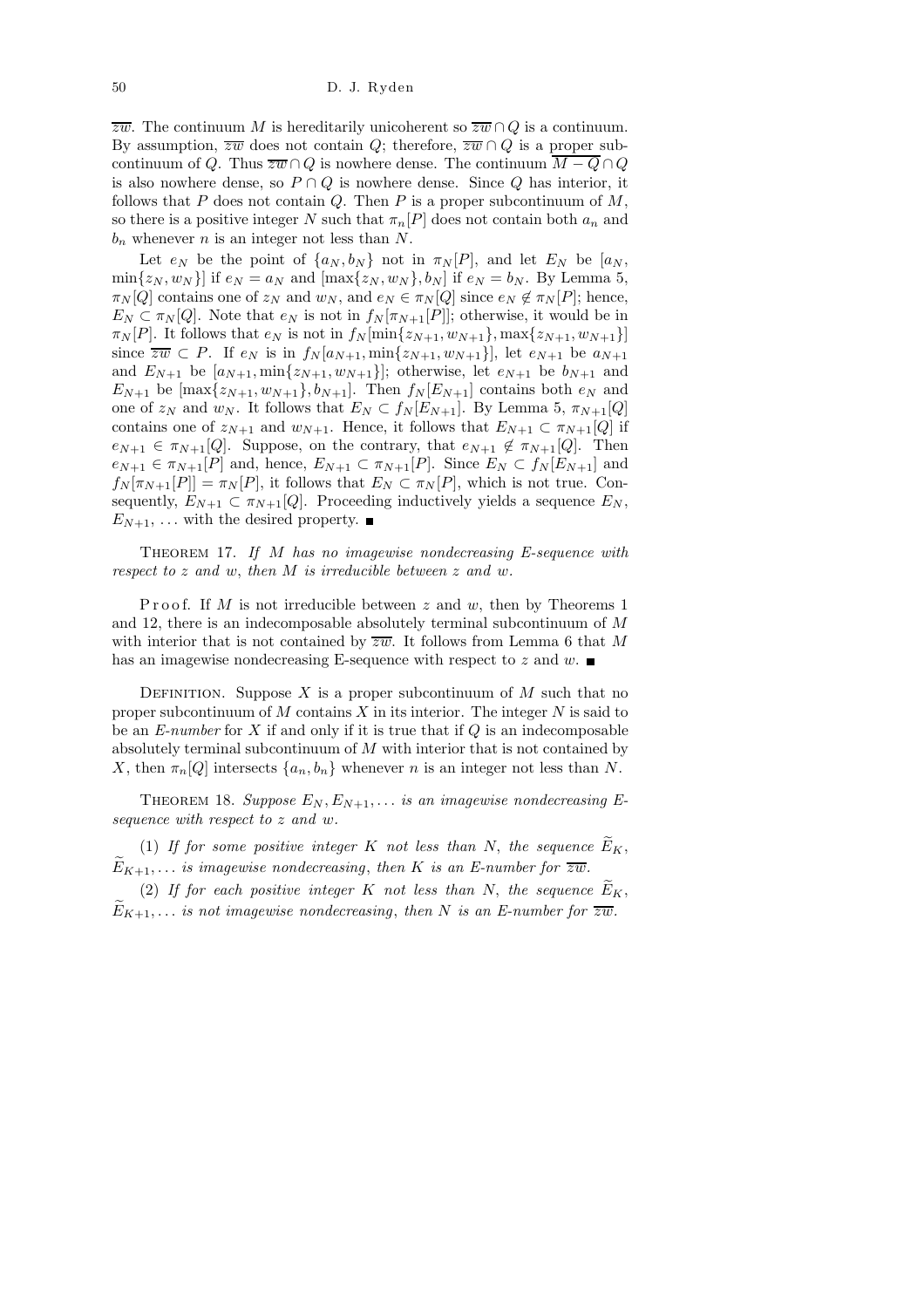P r o o f. If  $\overline{zw} = M$ , then every positive integer is trivially an E-number; hence it assumed that  $\overline{zw}$  is not all of M. Suppose K is a positive integer such that  $\widetilde{E}_n \subset f_n[\widetilde{E}_{n+1}]$  for n not less than K, and suppose Q is an indecomposable absolutely terminal subcontinuum of M with interior that is not contained in  $\overline{zw}$ . By Lemma 2,  $\pi_n[Q]$  must intersect  $\{a_n, b_n\}$  for all but finitely many integers n; and by Lemma 5,  $\pi_n[Q]$  must intersect  $\{z_n, w_n\}$  for each positive integer  $n$ . It follows that for all but finitely many integers  $n$ ,  $\pi_n[Q]$  contains one of  $E_n$  and  $E_n$ . Suppose  $\pi_n[Q]$  contains  $E_n$  for infinitely many integers  $n$ . Then for  $n$  not less than  $N$ , there is an integer  $m$  not less than *n* such that  $E_m \subset \pi_m[Q]$ . Since  $E_N, E_{N+1}, \ldots$  is imagewise nondecreasing,  $E_n \subset f_n^m[E_m]$ . Hence,  $E_n \subset f_n^m[\pi_m[Q]] = \pi_n[Q]$  for n not less than N. It follows that  $\pi_n[Q]$  intersects  $\{a_n, b_n\}$  for n not less than N. Similarly, if  $\pi_n[Q]$ contains  $\widetilde{E}_n$  for infinitely many integers n, then  $\pi_n[Q]$  intersects  $\{a_n, b_n\}$  for n not less than K. In either case,  $\pi_n[Q]$  intersects  $\{a_n, b_n\}$  for n not less than  $K$ . It follows that  $K$  is an E-number.

Suppose  $\widetilde{E}_n \not\subset f_n[\widetilde{E}_{n+1}]$  for infinitely many integers n, and suppose Q is an indecomposable absolutely terminal subcontinuum of  $M$  with interior that is not contained in  $\overline{zw}$ . By Lemma 6, there is a sequence  $I_1, I_2, \ldots$ where each  $I_n$  is one of  $E_n$  and  $E_n$  with the property that both  $I_n \subset f_n[I_{n+1}]$ and  $I_n \subset \pi_n[Q]$  hold for all but finitely many n. It follows that  $I_n \neq \widetilde{E}_n$ for infinitely many n; hence,  $I_n = E_n$  for infinitely many n. It follows that  $E_n \subset \pi_n[Q]$  for infinitely many integers n. Let k be a given integer not less than  $N$ . There is an integer  $m$  not less than  $k$  with the property that  $E_m \subset \pi_m[Q]$ . Then  $E_k \subset \tilde{f}_k^m[E_m] \subset f_k^m[\pi_m[Q]] = \pi_k[Q]$ . Consequently,  $\pi_k[Q]$  intersects  $\{a_k, b_k\}$  for k not less than N. Therefore, N is an E-number.

4.3. Points of irreducibility. For certain cases, points of irreducibility for M can be found using the techniques developed in the previous sections. The remaining cases are covered by the following theorem. Its conclusion is that M is irreducible about some two of four points. The proof gives a method for determining which two of the four are points of irreducibility for M.

THEOREM 19. If N is an E-number for  $\overline{zw}$  such that  $f_n$  is not a two-pass map for integers n not less than  $N$ , and  $x$  and  $y$  are points of  $M$  such that  $x_N = a_N$ ,  $y_N = b_N$ , and  $\langle x_{n+1}, y_{n+1} \rangle$  is a type 4 pair with respect to  $f_n$  for  $n$  not less than  $N$ , then  $M$  is irreducible about some two of  $z$ ,  $w$ ,  $x$ , and  $y$ .

P r o o f. Suppose M is irreducible about the set  $\{z, w, x, y\}$ . Let  $\alpha$  and  $\beta$ be two points of  $\{z, w, x, y\}$  such that there are infinitely many integers n for which  $\alpha_n = \min\{z_n, w_n, x_n, y_n\}$  and  $\beta_n = \max\{z_n, w_n, x_n, y_n\}$ . Then  $\pi_n[\overline{\alpha\beta}]$ contains each of  $z_n$ ,  $w_n$ ,  $x_n$ , and  $y_n$  for infinitely many positive integers n. It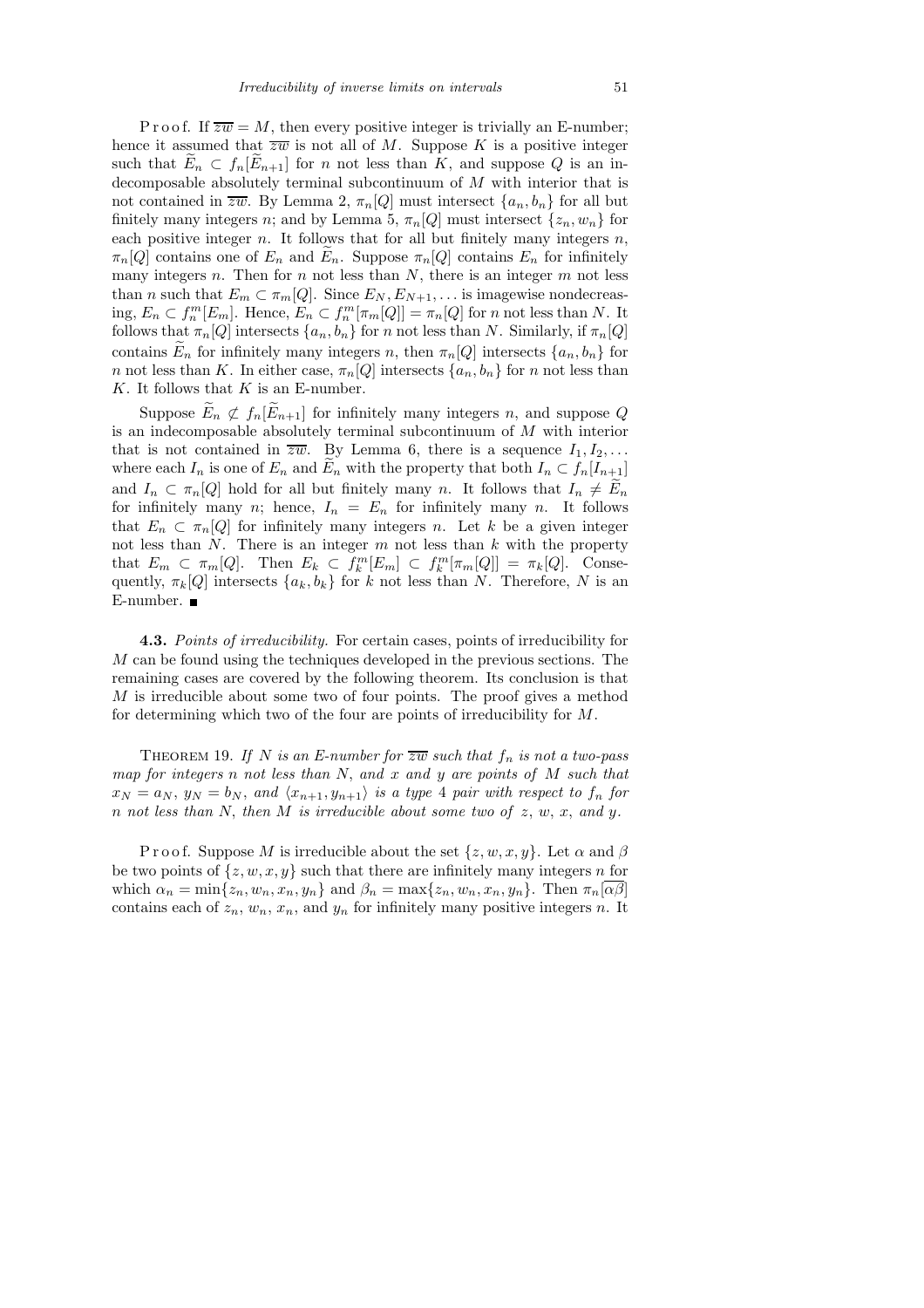$\overline{\alpha\beta}$  contains each of z, w, x, y and, therefore, M. So, it suffices to show that M is irreducible about the set  $\{z, w, x, y\}.$ 

Denote the subcontinuum of M that is irreducible about  $\{z, w, x, y\}$  by  $M^*$ . By Theorem 1, no proper subcontinuum of M contains  $\overline{zw}$  in its interior. Hence, by Theorem 12, every point of the complement of  $\overline{zw}$  belongs to an indecomposable absolutely terminal subcontinuum of M with interior. Since  $\overline{zw} \subset M^*$ , the conclusion of the theorem follows if  $M^*$  contains every indecomposable absolutely terminal subcontinuum of M with interior that is not contained in  $\overline{zw}$ . Suppose Q is an indecomposable absolutely terminal subcontinuum of M with interior that is not contained in  $\overline{zw}$ . Denote by K the smallest of all integers n not less than N such that  $\pi_n[Q]$  is nondegenerate.

It will be shown by induction that  $\pi_n[Q] \cap \{x_n, y_n\} \cap \{a_n, b_n\}$  is nonempty for  $N \le n \le K$ . If  $n = N$ , the result is trivial since  $\pi_N[Q]$  intersects  $\{a_N, b_N\}$ , and  $\{a_N, b_N\} = \{x_N, y_N\}$ . Suppose  $\pi_{k-1}[Q] \cap \{x_{k-1}, y_{k-1}\} \cap \{a_{k-1}, b_{k-1}\}$ is nonempty for some integer k satisfying  $N < k \leq K$ . Note that  $\pi_k[Q]$ intersects  $\{a_k, b_k\}$  since N is an E-number. It will be assumed that  $a_k \in \pi_k[Q]$ and  $\pi_{k-1}[Q] = \{x_{k-1}\}$ ; the inductive step is similar if  $b_k \in \pi_k[Q], \pi_{k-1}[Q] =$  $\{y_{k-1}\}\$ , or both. Then  $f_{k-1}(a_k) = x_{k-1}$ . Since  $x_{k-1}$  is in  $\{a_{k-1}, b_{k-1}\}\$ , and  $f_{k-1}[a_k, \min\{x_k, y_k\}]$  does not intersect both  $\{x_{k-1}\}\$  and  $\{a_{k-1}, b_{k-1}\}\$ , it follows that either  $x_k = a_k$  or  $y_k = a_k$ . The coordinates  $x_N$  and  $y_N$ are not equal, so  $x_{k-1}$  and  $y_{k-1}$  are also not equal. Then  $x_k = a_k$  since  $f_{k-1}(a_k) = x_{k-1}$ . Consequently,  $\pi_k[Q] \cap \{x_k, y_k\} \cap \{a_k, b_k\}$  is nonempty.

Since  $\pi_K[Q]$  is nondegenerate and  $\pi_K[Q] \cap \{x_K, y_K\}$  is nonempty, it follows that  $\text{int}(\pi_K[Q])$  contains one of  $x_K$  and  $y_K$ . Then by Theorem 16,  $\text{int}(\pi_n[Q])$  intersects  $\{x_n, y_n\}$  for n not less than K. Since  $\langle x_{n+1}, y_{n+1}\rangle$  is a type 4 pair with respect to  $f_n$  for n not less than  $K$ , it is a pair of one of type 1, type 2, or type 3 with respect to  $f_n$  as well. Therefore, by Theorem 14,  $\frac{d}{dx}$  contains Q. Since  $\overline{xy} \subset M^*$ , it follows that  $M^*$  contains Q.

Summary. What follows is an outline of the procedure developed in this paper for obtaining points of irreducibility for M in all cases.

1. If the inverse sequence  $\{[a_n, b_n], f_n\}$  has infinitely many two-pass maps, then  $M$  is indecomposable; hence,  $M$  is irreducible between any pair of points x and y for which  $\langle x_n, y_n \rangle$  is a pair of type 1, type 2, or type 3 for each positive integer n by Corollary 14.1.

2. If  $\{[a_n, b_n], f_n\}$  has zero or finitely many two-pass maps, and M contains no imagewise nondecreasing E-sequence, then  $z$  and  $w$  are points of irreducibility for M by Theorem 17.

3. If  $\{[a_n, b_n], f_n\}$  has zero or finitely many two-pass maps, and M contains an imagewise nondecreasing E-sequence, then Theorem 18 may be used to obtain an E-number for  $\overline{zw}$ , and Theorem 19 may be used to find points of irreducibility for M.